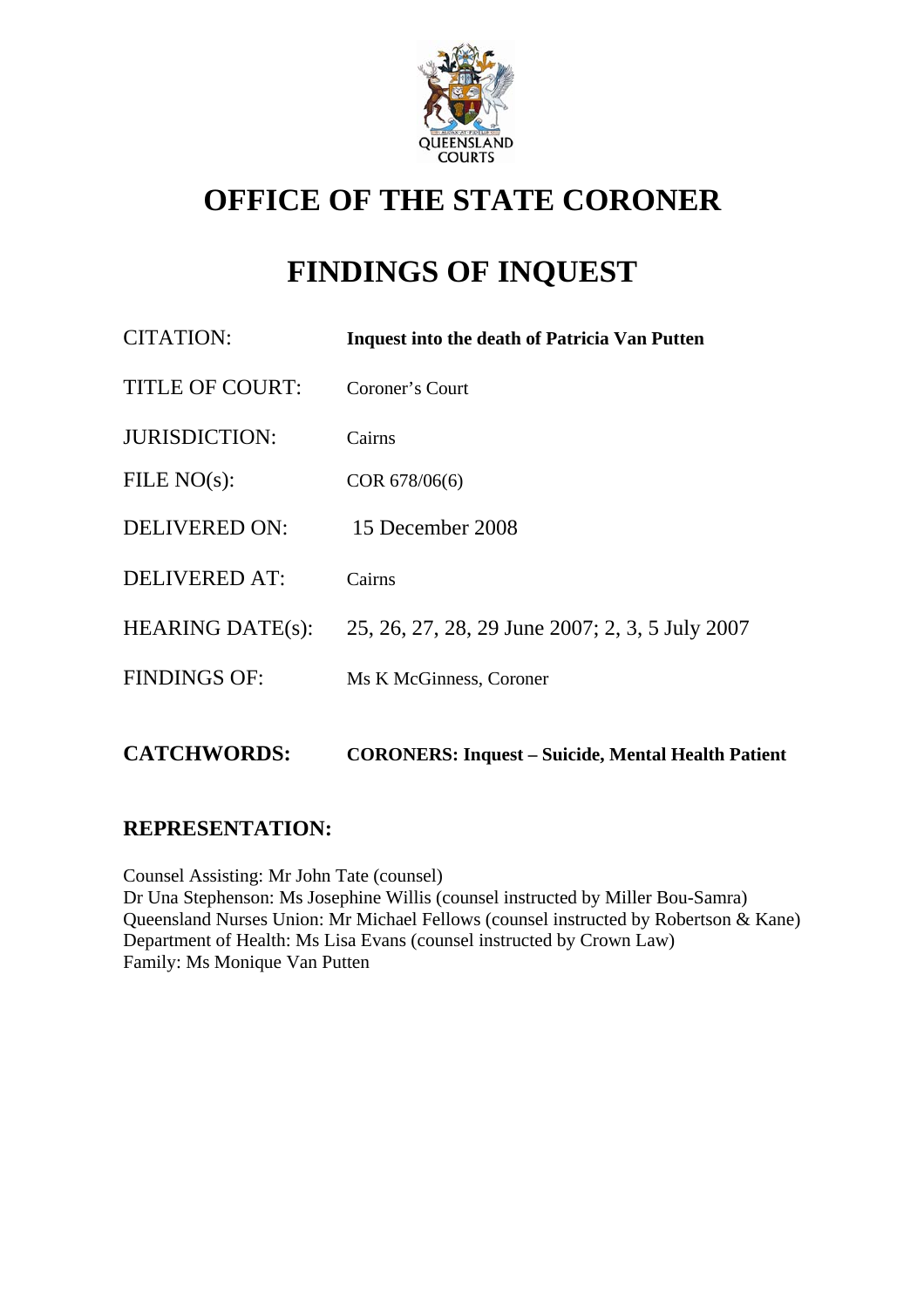| Discharge into the community versus Involuntary Treatment Order 15          |  |
|-----------------------------------------------------------------------------|--|
|                                                                             |  |
|                                                                             |  |
|                                                                             |  |
|                                                                             |  |
|                                                                             |  |
|                                                                             |  |
|                                                                             |  |
|                                                                             |  |
|                                                                             |  |
|                                                                             |  |
|                                                                             |  |
| Clinical Governance, Education and Improvement of Mental Health Services 23 |  |
|                                                                             |  |
|                                                                             |  |
|                                                                             |  |
|                                                                             |  |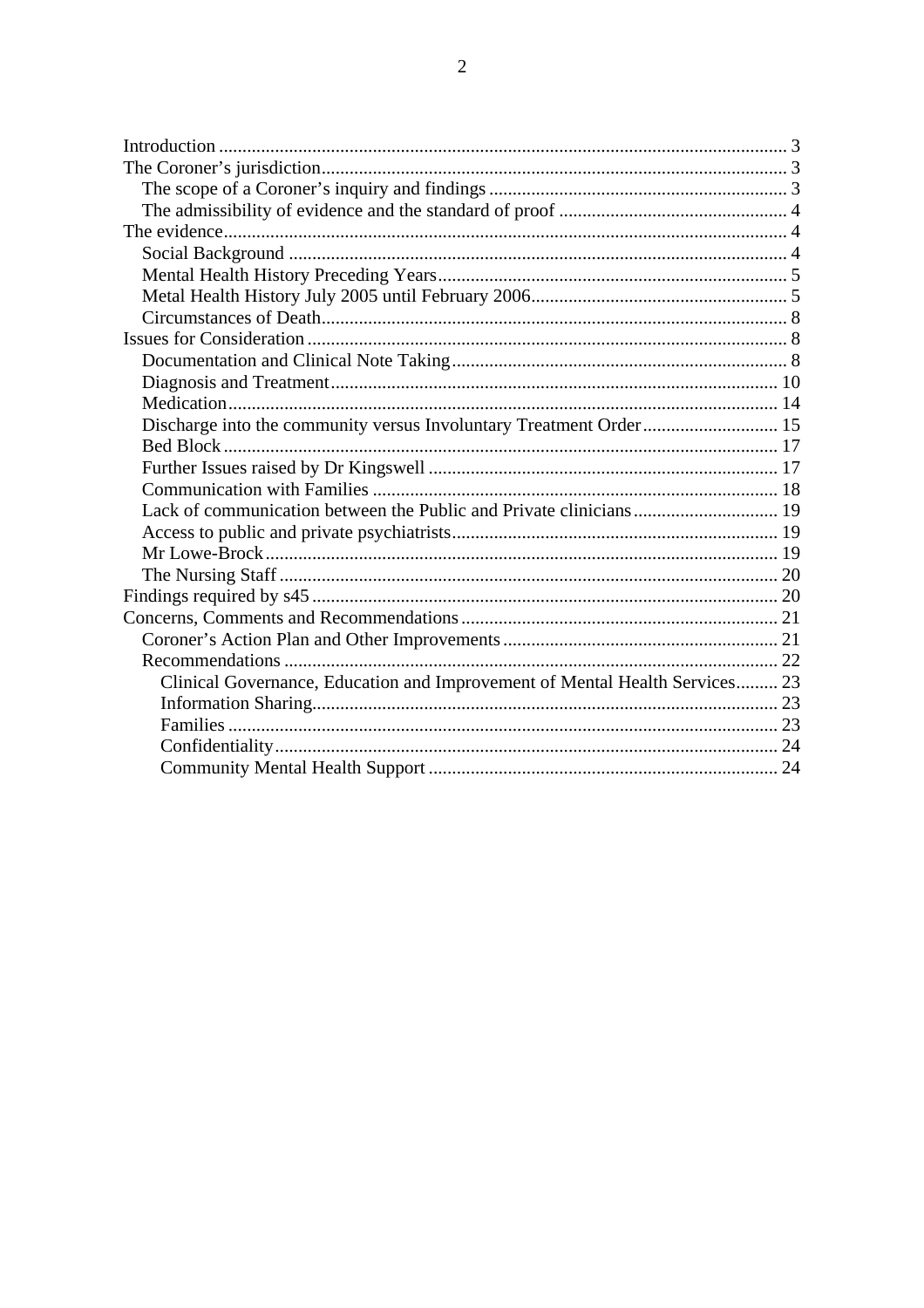## <span id="page-2-0"></span>**Introduction**

[1] These are my findings in relation to the death of Patricia Van Putten ("Patricia"). These findings seek to explain how her death occurred and consider whether any changes to policies or practices could reduce the likelihood of deaths occurring in similar circumstances in the future. The *Coroners Act 2003[1](#page-2-1)* provides that when an inquest is held into a death, the coroner's written findings must be given to the family of the person who died and to each of the persons or organizations granted leave to appear at the inquest. These findings will be distributed in accordance with the requirements of the Act and also placed on the website of the Office of the State Coroner.

# **The Coroner's jurisdiction**

## **The scope of a Coroner's inquiry and findings**

- [2] A coroner has jurisdiction to inquire into the cause and the circumstances of a reportable death. If possible he/she is required to find:-
	- whether a death in fact happened
	- the identity of the deceased;
	- when, where and how the death occurred; and
	- what caused the person to die.
- [3] There has been considerable litigation concerning the extent of a coroner's jurisdiction to inquire into the circumstances of a death. The authorities clearly establish that the scope of an inquest goes beyond merely establishing the medical cause of death but as that issue was not contentious in this case I need not seek to examine those authorities here. I will say something about the general nature of inquests however.
- [4] An inquest is not a trial between opposing parties but an inquiry into the death. In a leading English case it was described in this way:-

*It is an inquisitorial process, a process of investigation quite unlike a criminal trial where the prosecutor accuses and the accused defends… The function of an inquest is to seek out and record as many of the facts concerning the death as the public interest requires.[2](#page-2-2)*

- [5] The focus is on discovering what happened, not on ascribing guilt, attributing blame or apportioning liability. The purpose is to inform the family and the public of how the death occurred with a view to reducing the likelihood of similar deaths. As a result, the Act authorises a coroner to make preventive recommendations concerning public health or safety, the administration of justice or ways to prevent deaths from happening in similar circumstances in future. $3$
- [6] A coroner must not include in the findings or any comments or recommendations or statements that a person is or may be guilty of an offence or civilly liable for something.<sup>[4](#page-2-4)</sup> However, if, as a result of considering the information gathered during an inquest, a coroner reasonably suspects that a person may be guilty of a criminal

 $\overline{a}$ <sup>1</sup> *Coroners Act 2003*, s45 *<sup>2</sup>*

<span id="page-2-1"></span><sup>&</sup>lt;sup>2</sup> R v South London Coroner; ex parte Thompson (1982) 126 S.J. 625

<span id="page-2-4"></span><span id="page-2-3"></span><span id="page-2-2"></span> $3$  s46

 $4$  s45(5) and 46(3)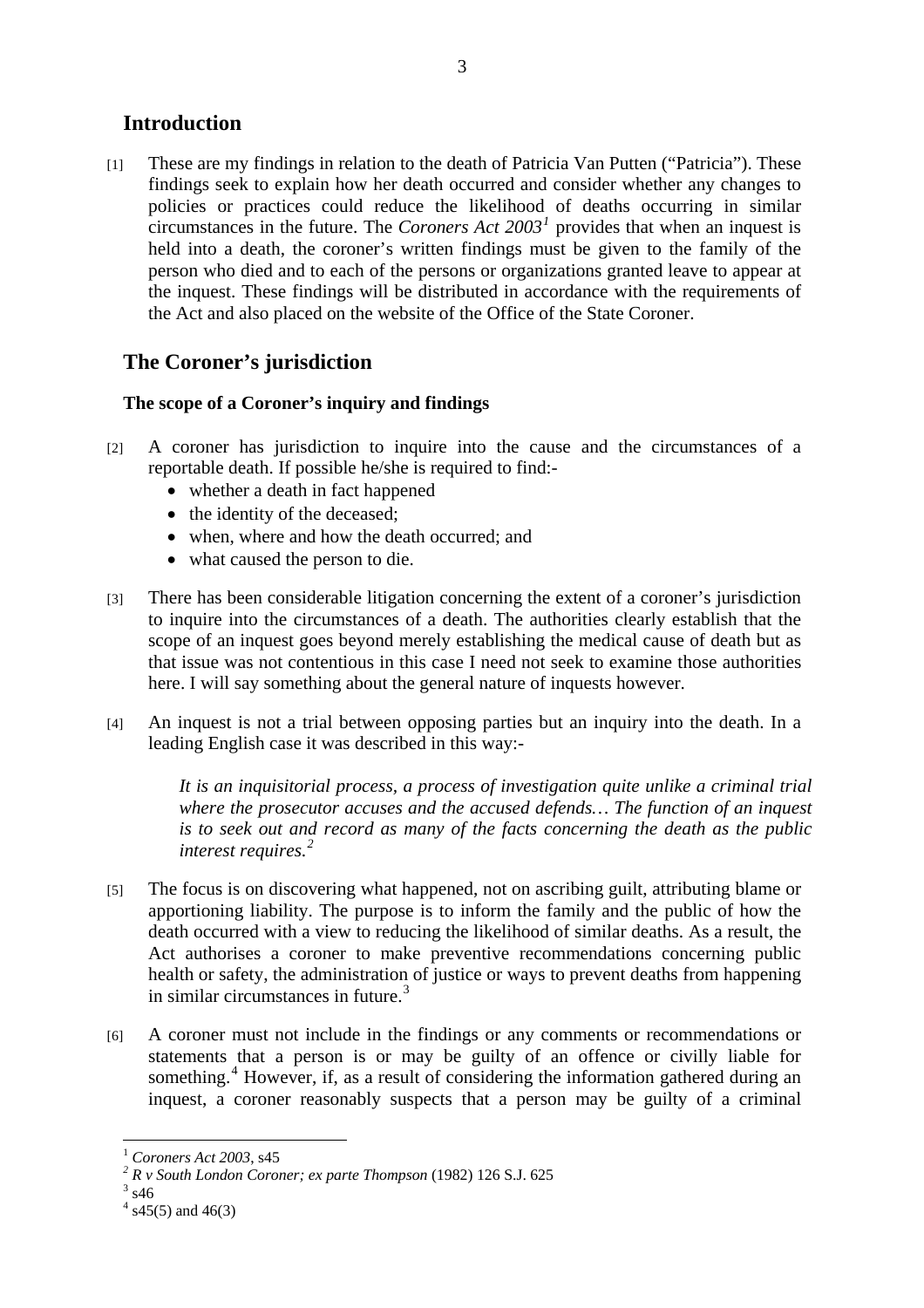<span id="page-3-0"></span>offence; the coroner must refer the information to the appropriate prosecuting authority.<sup>[5](#page-3-1)</sup>

#### **The admissibility of evidence and the standard of proof**

- [7] Proceedings in a coroner's court are not bound by the rules of evidence because s37 of the Act provides that the court "*may inform itself in any way it considers appropriate."*  That doesn't mean that any and every piece of information however unreliable will be admitted into evidence and acted upon. However, it does give a coroner greater scope to receive information that may not be admissible in other proceedings and to have regard to its provenance when determining what weight should be given to the information.
- [8] This flexibility has been explained as a consequence of an inquest being a fact-finding exercise rather than a means of apportioning guilt: an inquiry rather than a trial.<sup>[6](#page-3-2)</sup>
- [9] A coroner should apply the civil standard of proof, namely the balance of probabilities, but the approach referred to as the *Briginshaw* sliding scale is applicable.<sup>[7](#page-3-3)</sup> This means that the more significant the issue to be determined, the more serious an allegation or the more inherently unlikely an occurrence, the clearer and more persuasive the evidence needed for the trier of fact to be sufficiently satisfied that it has been proven to the civil standard.<sup>[8](#page-3-4)</sup>
- [10] It is also clear that a coroner is obliged to comply with the rules of natural justice and to act judicially.<sup>[9](#page-3-5)</sup> This means that no findings adverse to the interest of any party may be made without that party first being given a right to be heard in opposition to that finding. As *Annetts v McCann[10](#page-3-6)* makes clear, that includes being given an opportunity to make submissions against findings that might be damaging to the reputation of any individual or organisation.

## **The evidence**

[11] I turn now to the evidence which I will not attempt to summarise in full, however I consider it appropriate to record in these reasons the evidence I believe is necessary to understand the findings I have made.

#### **Social Background**

- [12] Patricia was born on 17 April 1956. She was 49 years of age at the time of her death. Both her parents had been deceased for approximately 20 years. Patricia had one sister Monique who was 4 years her junior.
- [13] Patricia was a school teacher by profession. She had retired after a 30 year teaching career. The reasons behind her retirement are not entirely clear however her retirement resulted in her feeling useless and without a future career.

 $5 \frac{}{}$  s48

<span id="page-3-3"></span>

<span id="page-3-5"></span><span id="page-3-4"></span>

<span id="page-3-2"></span><span id="page-3-1"></span><sup>&</sup>lt;sup>6</sup> R v South London Coroner; ex parte Thompson per Lord Lane CJ, (1982) 126 S.J. 625<br>
<sup>7</sup> Anderson v Blashki [1993] 2 VR 89 at 96 per Gobbo J<br>
<sup>8</sup> Briginshaw v Briginshaw (1938) 60 CLR 336 at 361 per Sir Owen Dixon J<br>
<sup>9</sup> I., "Inquest Law" in *The inquest handbook,* Selby H., Federation Press, 1998 at 13 10 (1991) 65 ALJR 167 at 168

<span id="page-3-6"></span>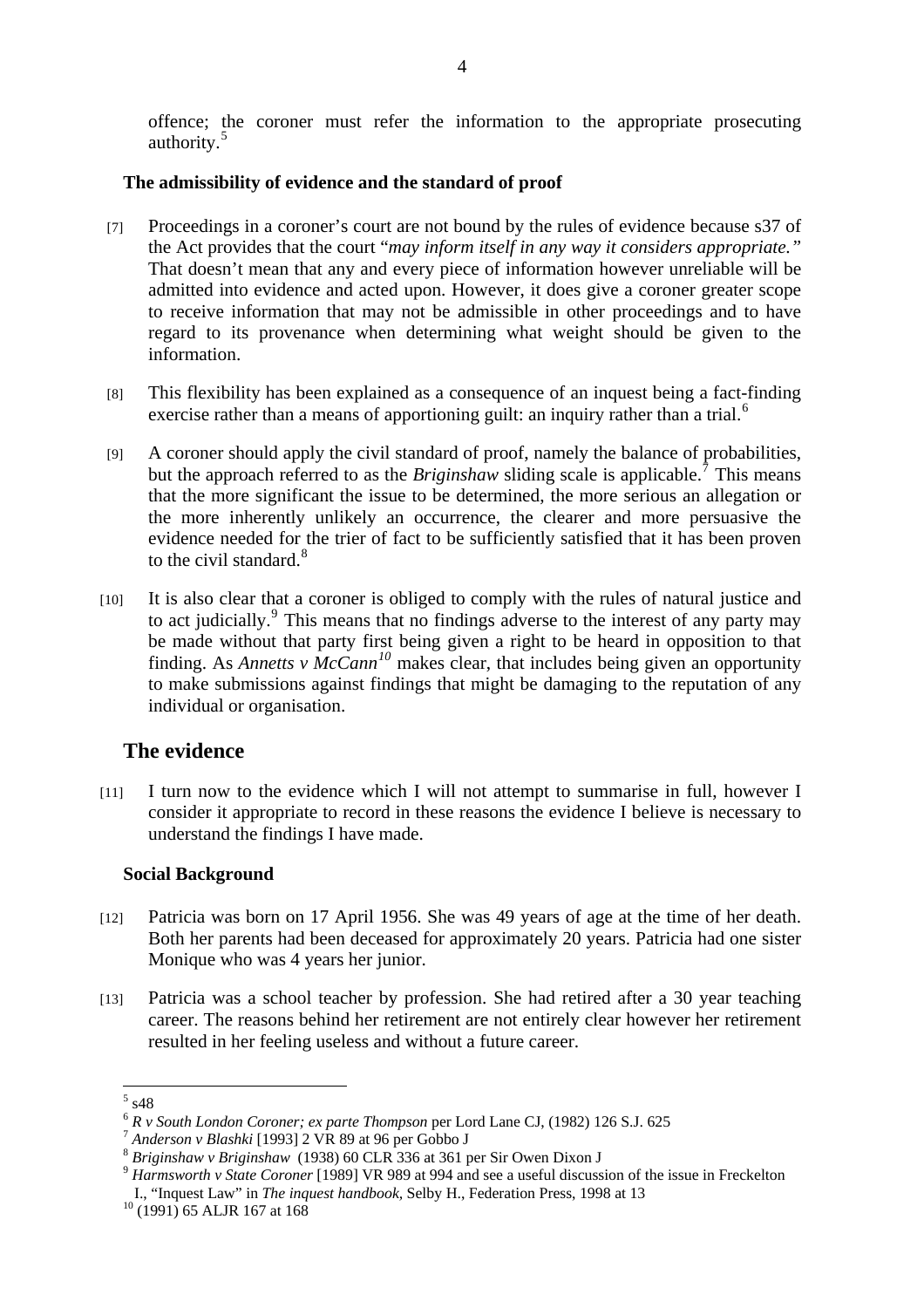- <span id="page-4-0"></span>[14] By all accounts she was a talented and committed teacher who loved and worked well with her students which led to reciprocal high regard from the children she taught.
- [15] Patricia and her sister Monique had a troubled relationship after Monique returned to live in Mareeba in approximately 2002. After a falling out in 2005, Patricia and Monique were estranged and had no meaningful contact for a period of approximately 1 year until Patricia's final hospital admission on 2 February 2006.
- [16] Dawn Rowan, a very close family friend of Monique and Patricia, remained a link between the two sisters and provided constant support to both Patricia and Monique up until the time of Patricia's death.
- [17] In 2006 Patricia was also in a relationship with Mr Lowe-Brock. They were engaged to be married. Mr Lowe-Brock previously resided with Patricia but had moved into a caravan some months prior to her death. He intended to recommence co-habiting with Patricia in a cottage at Paddy's Green which he and Patricia had leased just prior to her death.
- [18] Friends, family and the medical staff and professionals who knew Patricia described her as clever, charming, and entertaining, with an enormous capacity for warmth, love and caring, as demonstrated by her relationship with her students, close friends and her animals<sup>[11](#page-4-1)</sup>
- [19] Patricia was also perceived to be very private and did not allow those close to her to know what she was thinking or feeling.

#### **Mental Health History Preceding Years**

- [20] Patricia had a long standing patient relationship with Dr Murray Towne who worked at the Mareeba Medical Clinic during the relevant period. He had seen Patricia intermittently over a 10 to 12 year period during which he diagnosed mental health problems of anxiety and depression. Dr Towne confirmed a significant deterioration in Patricia's mental health between July 2005 and her death.
- [21] Monique recalls Patricia having a history of anxiety, experiencing "highs and lows"  $^{12}$  $^{12}$  $^{12}$ and taking medication to help her sleep since her early 20's. She recalls Patricia as always being unstable in terms of mood and personality. She observed Patricia fluctuate between being happy, energetic, extroverted and witty, to becoming depressed, vindictive and withdrawing from family and friends.
- [22] Tablelands Mental Health documentation records contact with Patricia on five occasions to July 2005 for anxiety and depression.

#### **Metal Health History July 2005 until February 2006**

[23] Patricia's mental health deteriorated rapidly from about July 2005 when she presented to Tablelands Mental Health Department and to Dr Towne with longstanding sleep problems, suicidal thoughts and relationship difficulties.

<span id="page-4-1"></span> $11$  Transcript 28/06/07 page 26

<span id="page-4-2"></span> $12$  Transcript 25/06/07 page 56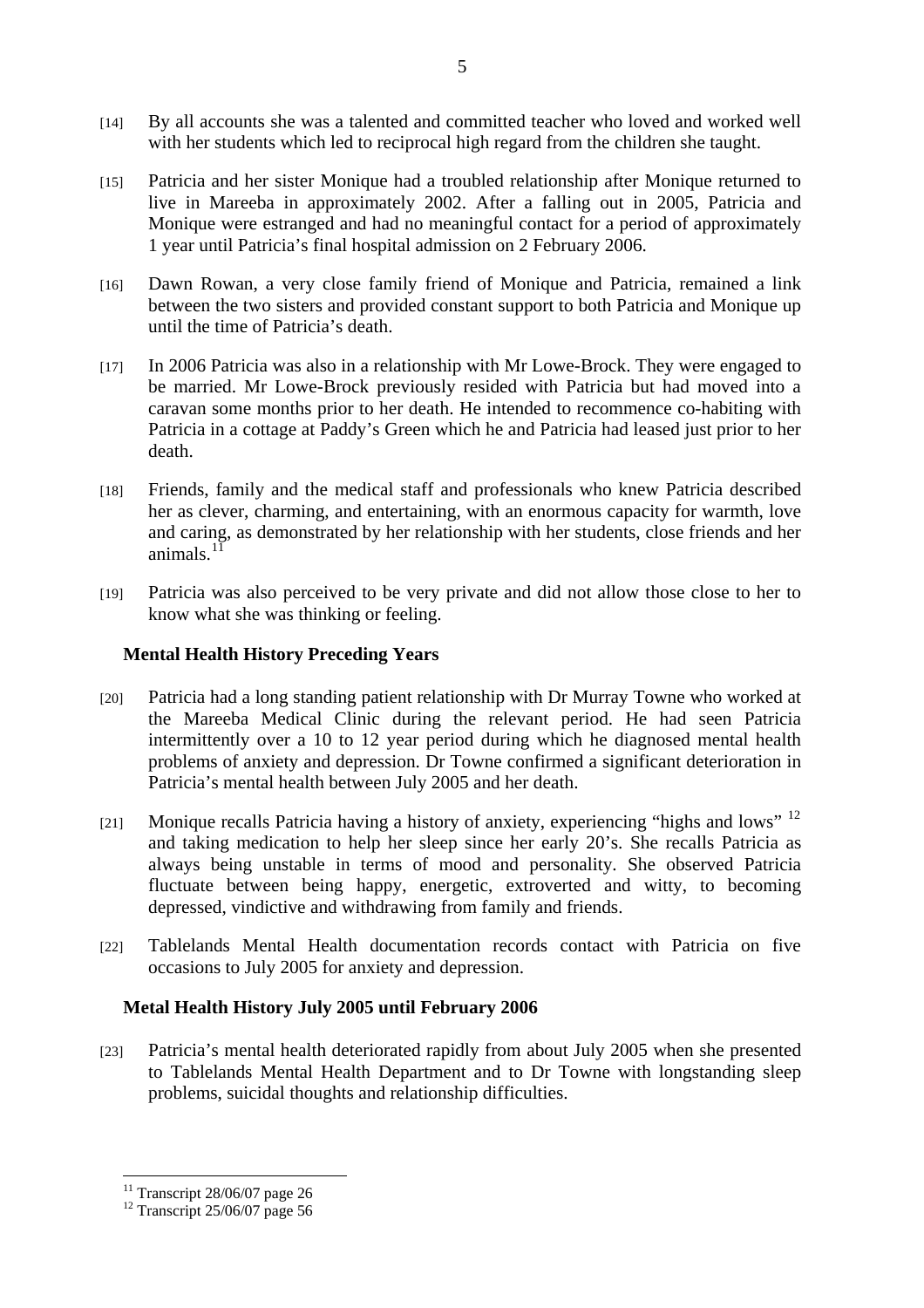- [24] She attended Dr Towne or his colleague Dr Bestmann on 23 occasions during this period. Dr Towne treated Patricia with counselling and medication and referred her to Tablelands Mental Health on a number of occasions. He also referred her to psychiatrist Dr Woolridge for assessment. He diagnosed her as severely depressed with a history suggestive of Bipolar Disorder and personality difficulties.
- [25] Since December 2005, Patricia attempted to take her life on a number of occasions by various methods including lacerating her neck and wrists, overdosing on medication, and placing a "live" hair dryer into her bath water. Patricia was admitted to Mareeba Base Hospital on two occasions in 2005, the first occasion with suicidal thoughts and the second occasion following an attempted suicide by overdose.
- [26] On 8 January 2006 Patricia cut her arms and was admitted for surgical and Mental Health treatment to Cairns Base Hospital where she was diagnosed with major depression, borderline personality disorder and situational crisis. She remained an inpatient until 12 January 2006.
- [27] On 23 January 2006 Patricia again cut her wrists and was admitted to Mareeba Base Hospital, then transported to Cairns Base Hospital Mental Health Unit where she was again assessed. An Involuntary Treatment Order was considered. She was discharged on 24 January with Community Mental Health follow-up.
- [28] On 2 February 2006 Patricia cut her throat and left forearm in a further suicide attempt and was admitted to the Intensive Care Unit at Cairns Base Hospital where she remained until her discharge on 12 February 2006 with Community Mental Health follow-up. During this admission Patricia required urgent surgical intervention and suffered serious physical injury. Patricia was kept in the surgical ward for most of her stay because of her physical injuries. For Mental Health purposes she was under the care of Dr Una Stephenson Consultant Psychiatrist, Dr Gynther Psychiatrist, a number of Psychiatric Registrars and the Cairns Base Hospital Consultation Liaison Psychiatric team.
- [29] Dr Una Stephenson was the consultant Psychiatrist at Cairns Base Hospital and also to the Atherton and Mareeba Community Mental Health Unit during this period. Patricia first came under her care as an inpatient on 9 January 2006. Dr Stephenson initially assessed Patricia on 9 January 2006 and reviewed her medication, changing it to Dothiepin and Olanzapine.
- [30] Dr Stephenson continued overseeing Patricia's treatment during her subsequent hospital admissions as well as after Patricia's discharge on 12 February 2006.
- [31] Patricia's sister Monique and close friend Dawn Rowan were deeply concerned that, if released, Patricia would continue to attempt suicide. After waiting a considerable time at the Cairns Base Hospital on 4 February 2006 they spoke to Dr Harper, a psychiatrist not part of Patricia's treatment team, to whom they voiced their concerns and provided collateral information about Patricia. They visited Patricia who, perceiving Monique wished to have her institutionalized, withdrew her consent for Mental Health staff to discuss her details and future plans further with Monique.
- [32] Patricia's mental state improved and after continued assessment and consultations between the clinical staff and Dr Stephenson, a discharge plan was formulated based on a decision to maintain positive therapeutic alliance between Patricia and her carers. Patricia was assessed as not psychotic. She was extremely resistant to admission to the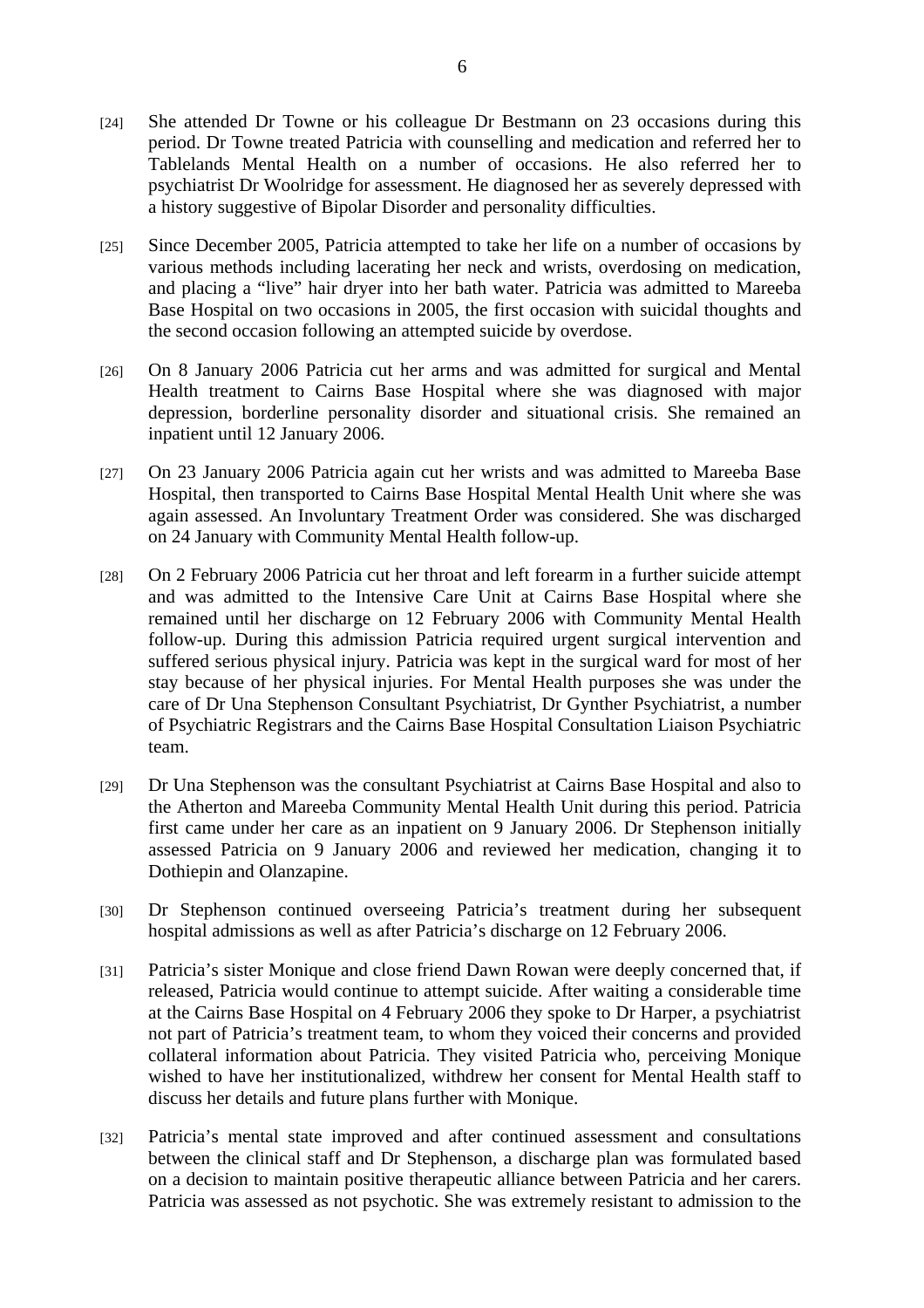Mental Health Unit. Dr Stephenson determined Patricia would best be treated as an outpatient and an Intensive Discharge Plan was put in place. Patricia's release was delayed until Sunday evening 12 February to allow time for intensive community follow-up to be put in place to commence on Monday 13 February.

- [33] The discharge plan included daily visits and reviews by mental health nurses Ms Walker and Ms Fitzgerald ("carers"), consultations with Dr Overland Psychiatrist, sessions with private psychiatrist Dr Woolridge, $^{13}$  $^{13}$  $^{13}$  support from her fiance Mr Lowe-Brock and reviews by Dr Stephenson.
- [34] Over the following week Patricia's carers Ms Walker and Ms Fitzgerald visited her on a daily basis. She was visited on 13 February by Dr Overland during which she and Ms Walker comprehensively noted Patricia's mood and discussed future goals such as moving to new accommodation.
- [35] Dr Overland and Ms Walker also met and spoke with Mr Lowe-Brock.
- [36] On 16 February the carers became concerned for Patricia's mental health. They contacted Dr Stephenson who faxed through a prescription for sodium valproate. Patricia talked of suicidal thoughts. She mentioned to Ms Walker that a girlfriend knew of someone who had died taking "Roundup." Patricia also discussed the effects of "Roundup" with Mr Lowe-Brock. He told her not to take it as it "burns all the way  $down$ ".<sup>[14](#page-6-1)</sup>
- [37] On 17 February, after further discussion with their team leader, the carers visited Patricia and Mr Lowe-Brock. They told Patricia that there were no beds available in the Mental Health Unit in Cairns but she could wait in the Emergency Department until a bed in the hospital became available. Patricia did not want to go to hospital or to the Mental Health Unit.
- [38] Ms Walker contacted her team leader Ms Williamson at Atherton Mental Health. As a result a plan was put in place for the weekend which involved Mr Lowe-Brock staying at Patricia's residence over that weekend. He agreed he would not leave her by herself at any time. The plan was approved by Dr Bayley, the Director of Cairns Mental Health. The mental health carers spent a lengthy period of time talking to Patricia and Mr Lowe-Brock about the need for him to stay with Patricia constantly over the weekend. He and Patricia willingly agreed. Arrangements were also put in place for Ms Walker to work after hours to enable her to visit Patricia daily and as needed, over the weekend.
- [39] At approximately 2pm that day Patricia rang Ms Walker and advised her she had purchased some "Roundup". Ms Walker went to the house and collected the "Roundup". When she arrived Patricia and Mr Lowe-Brock were present. Patricia was in a brighter mood and stated to Ms Walker "It was time I concentrated on living".[15](#page-6-2) Further discussions occurred which confirmed that Mr Lowe-Brock would remain with Patricia over the weekend at all times. When Ms Walker left Patricia's home on the afternoon of 17 February she states she had no reason to doubt Mr Lowe-Brock would keep his promise to stay with Patricia. He portrayed himself to all staff who met with him as very aware of, sympathetic to and concerned about Patricia.

 $\overline{a}$ <sup>13</sup> Exhibits 23&28

<span id="page-6-1"></span><span id="page-6-0"></span> $14$  Exhibit 10

<span id="page-6-2"></span> $15$  Exhibit 17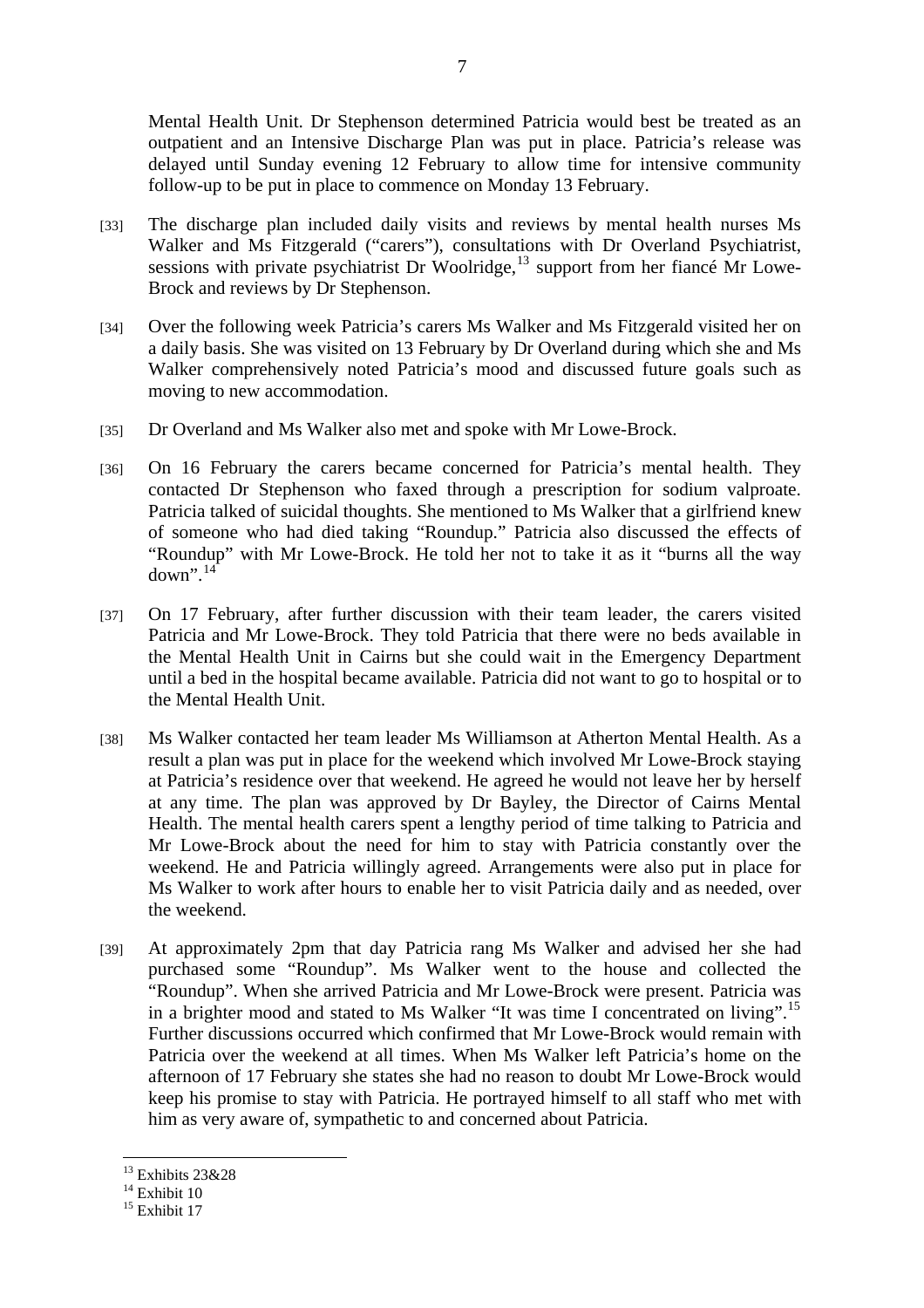#### <span id="page-7-0"></span>**Circumstances of Death**

- [40] On 18 February 2006, despite his agreement to remain with Patricia, Mr Lowe-Brock left Patricia by herself at her home sometime before 9am to attend to some chores. He stated Patricia was "perky and quite happy" prior to him leaving and he was not at all concerned she would harm herself. He intended to return later in the day. At approximately 9am a bottle of "Roundup" was purchased from the local hardware store. Sometime after 9am on that day Laurel Leinster, Patricia's landlord, neighbour and friend, spoke briefly to Patricia at her flat. Patricia told Ms Leinster she felt nauseous and was going to lie down. Ms Leinster returned to her own flat next door.
- [41] At about 10.15am Ms Walker arrived at Patricia's home but found the gate locked with a sign on it from Patricia saying she and Mr Lowe-Brock had gone for a drive. Ms Walker accepted this to be the case and left, planning to return later in the day. Around this time Ms Leinster heard a scuffling noise from Patricia's flat but when she went over and knocked on Patricia's door she received no answer. A short time later Ms Leinster heard bumping noises on the floor boards which she thought may have been a signal for help from Patricia. She went into Patricia's flat and found Patricia lying on a mattress in the spare room. Patricia told her she had swallowed a bottle of "Roundup".
- [42] Ms Leinster contacted Queensland Ambulance Service and also Monique who was working across the road at a Veterinary Surgery. Queensland Ambulance Service arrived quickly and officers transported Patricia to the Mareeba District Hospital close by where she was declared life extinct at 11.25am due to respiratory failure.
- [43] Mr Lowe-Brock had still not returned to Patricia's home by 2pm when Dawn Rowan informed him by phone of Patricia's death.
- [44] Patricia's family and friends were, and no doubt continue to be, distraught by Patricia's death. What became apparent during the inquest was that all Mental Health staff who had come into contact with and treated Patricia were also deeply affected and saddened.

## **Issues for Consideration**

- [45] I now turn to the issues which have arisen for consideration concerning Patricia's treatment and care.
- [46] Dr Kingswell, Psychiatrist assisting the coroner, provided a report to the Court which highlighted a number of issues that needed to be explored during the inquest including Patricia's clinical management, the medication prescribed, diagnoses, the treatment plan and clinical documentation.

#### **Documentation and Clinical Note Taking**

- [47] Dr Kingswell, on a review of the Medical files, found there was insufficient documentation by clinical staff of Patricia's admissions and treatment including:
	- medical history
	- presentation
	- risk assessment mental state examination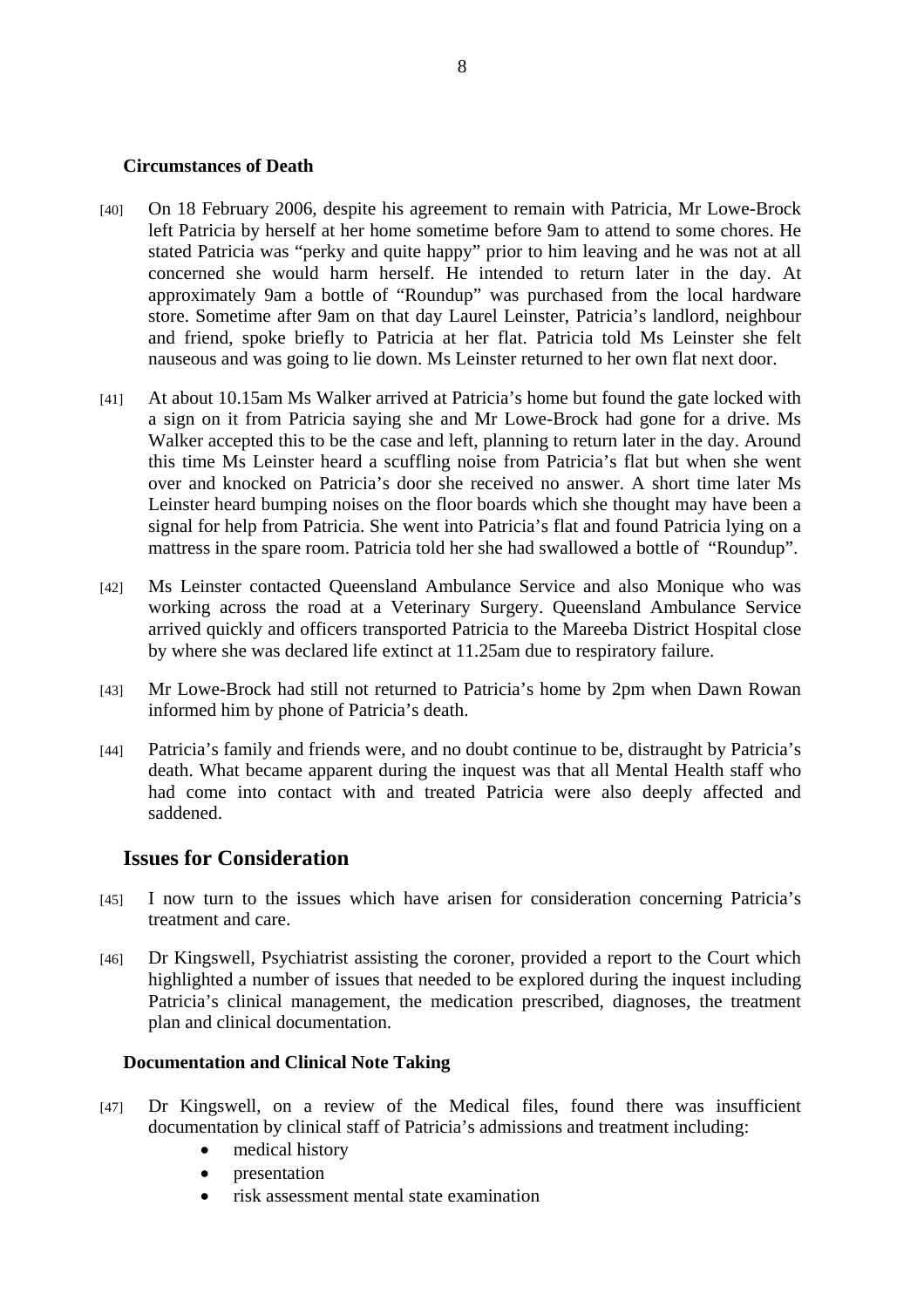- reasoning behind diagnosis and treatment choice
- [48] He had concerns regarding the documentation made by Dr Stephenson, including her clarity of writing and her documented reasoning for clinical decision making. He recommended an audit of a random number of Dr Stephenson's cases.
- [49] In relation to the criticism of the adequacy of her note taking, Dr Stephenson's evidence was that she accepted that her notes were brief, but that the brevity of her notes matched the nature of her position, and that her own notes would always be supplementary to other's notes on the file. Dr. Stephenson said that the majority of the record keeping was done by the junior staff and nursing staff as they made their day-today reports within the hospital files.

"My notes were generally brief summaries of impressions of what was going on."<sup>[16](#page-8-0)</sup>

[50] Dr Bayley the Clinical Director, who has worked with Dr Stephenson over a lengthy period, stated that she has seen Dr Stephenson's records on many occasions. Dr Bayley was adequately able to see and understand what Dr Stephenson wrote in the medical charts.

> "If I have to do a patient of hers on the week-end, I can see what she's doing. It's just sometimes her writing's not very good, but I'm fortunate enough that one of her registrars writes in there, that's – well, we know what she's doing. And I think chart communication in the end is about being able to communicate what is happening with the patient and where to go from. You know, what the consultant wants. And I can generally get that from Dr Stephenson's charts.<sup>[17](#page-8-1)</sup>"

Dr Bayley continued

"But the point is I can actually if I pick up a chart and Dr Stephenson's written in it, I know what she wants and we can follow what she wants. That is the whole point of documentation  $-$  is being able to communicate what diagnosis, assessment, treatment that this patient has. And I really don't have a problem with a lot of Dr Stephenson's charts that I see."<sup>[18](#page-8-2)</sup>

[51] Dr Bayley stated that she did not believe that Dr Stephenson's case load and recent discharges should be examined. Significantly, Dr Bayley stated that clinically she has heard Dr Stephenson discussing difficult patients, such as Patricia with other staff at the service, and she had discussed them at appropriate supervision forums and consultants meetings, where

> "we've all been putting our heads together in how best to manage them, So I have no concerns about her clinical competency."[19](#page-8-3)

[52] Dr Bayley's response to the proposed review of Dr Stephenson's file entries was: "I think it would be a waste of resources"<sup>[20](#page-8-4)</sup>.

Dr Bayley acknowledged that she had nonetheless spoken to Dr Stephenson about the need to make more thorough notes on patient's files, specifically to

<sup>16</sup> Transcript 04/07/07 page 28, lines 30-50

<span id="page-8-1"></span><span id="page-8-0"></span><sup>17</sup> Transcript04/07/07 page 64, line 20

<span id="page-8-2"></span><sup>18</sup> Transcript 04/07/07 page 64

<span id="page-8-3"></span><sup>&</sup>lt;sup>19</sup> Transcript 04/07/07 page 65, line 20

<span id="page-8-4"></span><sup>&</sup>lt;sup>20</sup> Transcript 04/07/07 page 65, line 22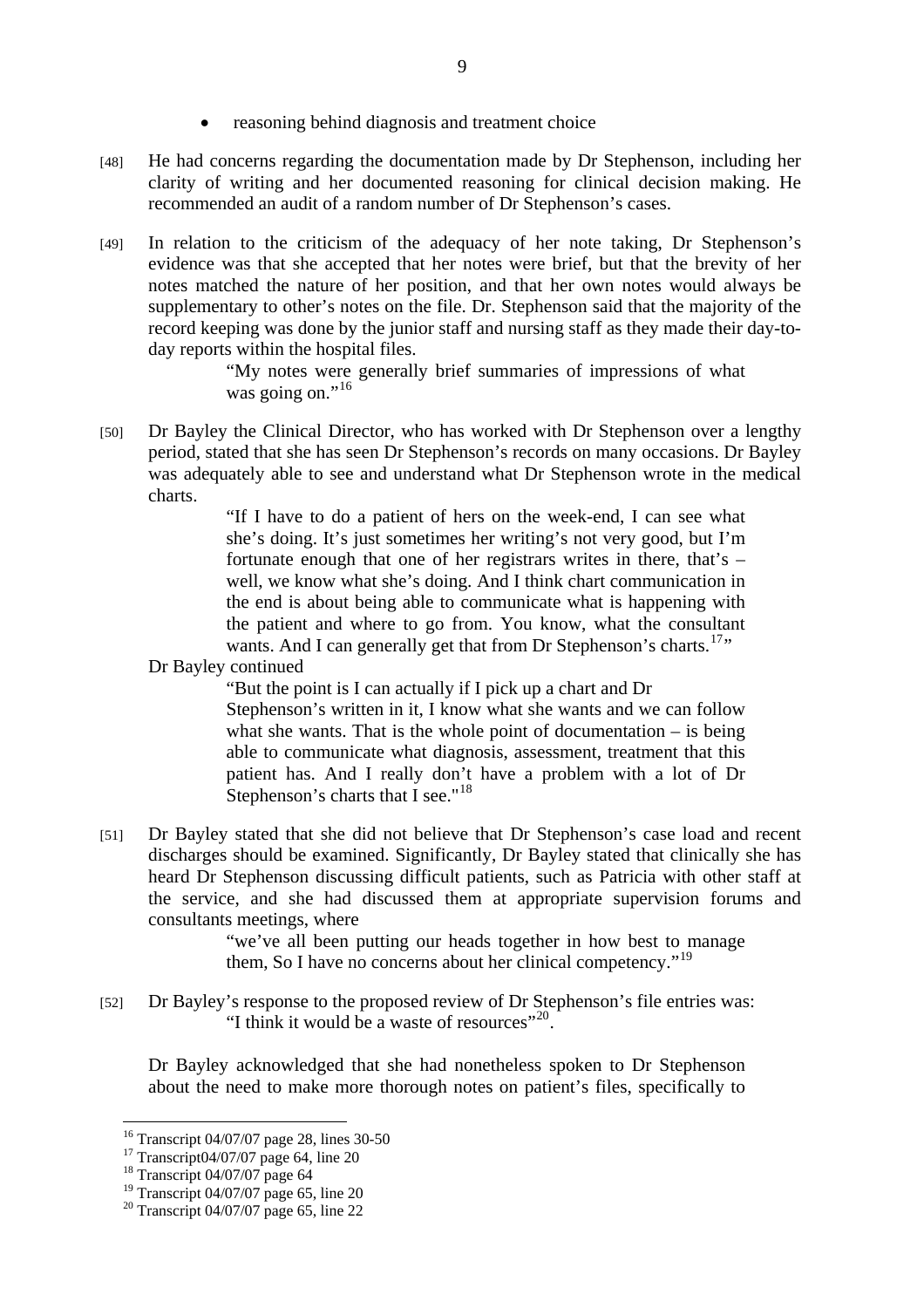<span id="page-9-0"></span>record the reasons supporting her clinical decision making as well as the need to write more legibly. Dr Bayley has also had similar discussions with other registrars and consultants under her supervision. $^{21}$  $^{21}$  $^{21}$ 

- [53] There is no evidence of any kind, or any suggestion that there has been any negative medical consequence of the brevity of the notes in the charts by Dr Stephenson in Patricia's case.
- [54] Dr Kingswell's report also suggested consideration be given to whether it is appropriate for Dr Stephenson to be supervising trainees. The Clinical Director Dr Bayley stated in her evidence:

"I don't have a problem with her supervising trainees. Una is probably better to supervise more advanced trainees, because that's when you can get the benefit of her vast experience. She's probably not the best person to give a first year trainee, straight out of you know whatever, to talk about documentation things on, And that's not her forte. Her forte is her experience, her clinical acumen and what she's seen in the world of psychiatry...which is invaluable.<sup>[22](#page-9-2)</sup>"

Dr Bayley stated that Dr Stephenson generally supervised the out reach registrars who were usually more experienced doctors.<sup>[23](#page-9-3)</sup>

- [55] I am satisfied that the Clinical Director has already identified the most effective way of enabling Dr Stephenson to participate in training other staff and utilizing her skills and experience to the maximum.
- [56] I accept Dr Kingswell's evidence that hospital forms pertaining to risk assessment, history taking, diagnosis and treatment need to be accompanied by:
	- Appropriate monitoring of performance
	- Clear rules around which staff members are responsible for each task
	- The need to ensure tasks are completed adequately and in a timely manner
	- Adequate supervision of the above by the consultant psychiatrist responsible for the patient's care

A common feature that exists is the failure of clinicians to seek information from, family, police, ambulance officers and other important witnesses as to a mentally ill person's history and presentation resulting in unnecessarily limited risk assessment and diagnosis.

#### **Diagnosis and Treatment**

- [57] Issues arose in this inquest as to the appropriate diagnosis and treatment of Patricia's illness, including use of medication, and whether she should have been released into the community or made the subject of an Involuntary Treatment Order ("ITO").
- [58] Dr Kingswell's review of the medical files prior to the inquest led him to form a diagnosis of Major Depressive Disorder. He did not find any documented evidence of an additional diagnosis of Borderline Personality Disorder. He was concerned therefore about the diagnosis and treatment management of Patricia by Dr Stephenson.

<span id="page-9-1"></span> $21$  Transcript 04/07/07 page 65, line 8 onwards

<span id="page-9-2"></span> $22$  Transcript 04/07/07 page 66, line 28 onwards

<span id="page-9-3"></span><sup>&</sup>lt;sup>23</sup> Transcript 04/07/07 page 55, line 53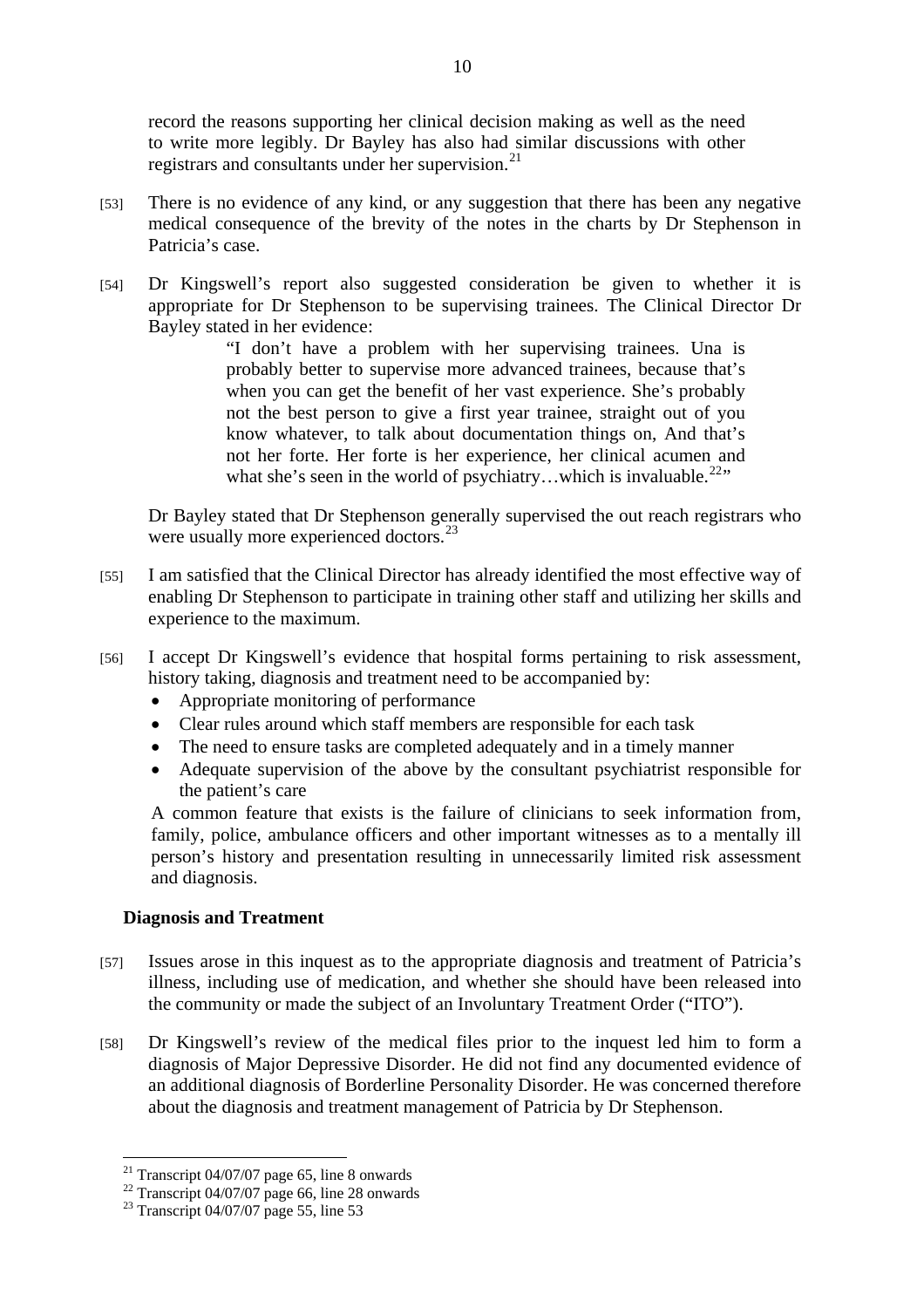- [59] It emerged during oral evidence from Dr Towne, Dr Stephenson, other medical clinicians, Monique Van Putten and Dawn Rowan that Patricia's history and presentation certainly supported the additional diagnosis of Borderline Personality Disorder through their face to face dealings with Patricia.
- [60] Dr Stephenson initially diagnosed Patricia as suffering Borderline Personality Disorder in Crisis. She thought a diagnosis of Major Depressive Disorder was incongruous with Patricia's presentation during consultations where she appeared non psychotic, emotionally appropriate in speech and behaviour, and willing to discuss positive plans for the future.
- [61] Dr Stephenson also considered that, by the time of the conclusion of the 2 February admission, her provisional diagnosis was really firming up into a final diagnosis of personality disorder coupled with depression. Dr Stephenson stated in her oral evidence:

"we're not talking about mutually exclusive diagnoses, there is a borderline personality disorder pretty entrenched with quite a lot of chaotic conduct with a superimposed depression....with at least or – better say fluctuating. This is the most notable thing with how the fluctuations, you know we present as, you know, severely depressed on Tuesday evening and by Thursday morning was all say – now, 'what was that about? When can I go home?" <sup>[24](#page-10-0)</sup>

- [62] Dr Stephenson considered Patricia's personality disorder caused the most problems in treating her erratic behaviour and moods. Dr. Stephenson noted that some of the precipitants of her depression were situational. This diagnosis was in part supported by Dr Gynther who diagnosed Patricia as suffering Major Depression, or Personality Disorder or both. He considered Patricia had symptoms and a presentation which suggested significant personality vulnerabilities, a personality disorder, perhaps amplified by depression.<sup>[25](#page-10-1)</sup>
- [63] After hearing the evidence of Dr Stephenson, it was apparent that these difficulties and complexities matched those encountered by Dr Towne and other specialists in the Cairns and Tablelands Mental Health services.
- [64] Much of the evidence of Dr Towne corresponded with the observations provided in the evidence and hospital notes of Drs Stephenson, Overland and Gynther, all of whom had the advantage of having direct consultations with Patricia. Given that Dr Kingswell, who was appointed to review the documentation surrounding the death of Patricia, formed his own opinions about diagnosis and medications, Dr Gynther was asked if there is an advantage in actually meeting a patient face-to-face. Dr Gynther replied:

"There are huge advantages, because – especially with a diagnosis of personality disorder because very much the diagnosis is made, often through not what is said but the nature of the interaction, and the nature of your own emotional response to the patient and as well as the history and everything, You need – you need the history, the past history, the current stresses and all the things that have been happening, but then very much you monitor the nature of the

<span id="page-10-0"></span><sup>&</sup>lt;sup>24</sup> Transcript 04/07/07 page 40, line 20 to 30

<span id="page-10-1"></span><sup>&</sup>lt;sup>25</sup> Transcript 02/07/08 pages  $42-43$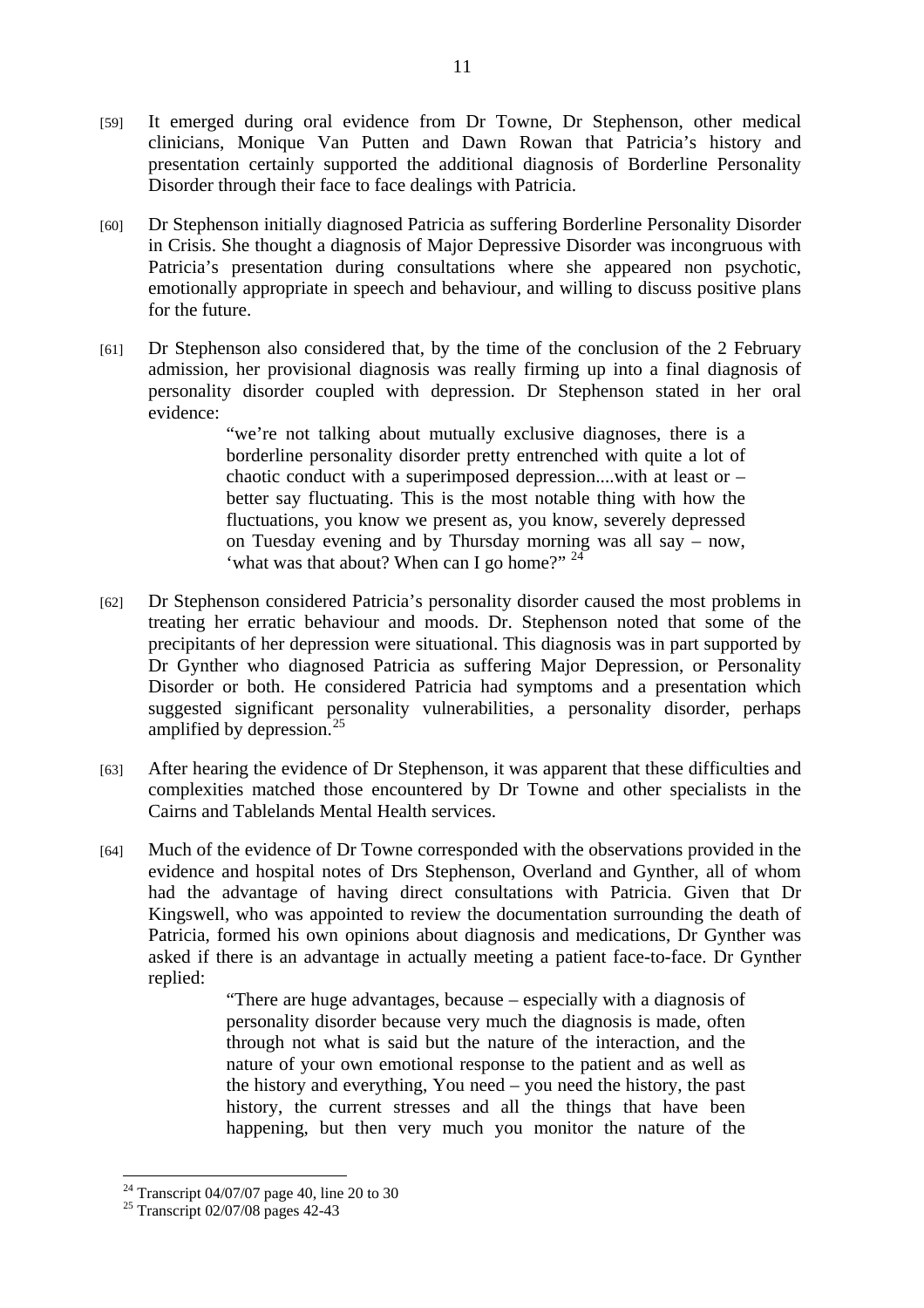interaction, and – and without that, you certainly miss a large component of the diagnosis."*[26](#page-11-0)*

[65] It is worth noting, therefore, the primary observations and experiences of Dr Towne as given in his evidence. Dr Towne stated that Patricia was a very guarded person and that she did not let people in very easily.

> "Even with me, and even 10 years ago when I saw her for other problems, it was always a battle to break through into the real Patricia."*[27](#page-11-1)*

These comments were echoed by Dawn Rowan, Patricia's close friend of 31 years, who said in her evidence.

> "The true Patricia never revealed herself to anyone, only those that were the very closest knew the true Patricia".*[28](#page-11-2)*

Dawn Rowan also said in relation to Patricia's stay in the Mental Health Unit

"She's playing people. She tells people one thing and does another".*[29](#page-11-3)*

Patricia's sister Monique held the same view.*[30](#page-11-4)*

- [66] Dr Towne also described Patricia as being a patient who was particularly difficult and resistant to change. Dr Towne made reference to:
	- (a) Patricia stopped and started anti-depressant medication unexpectedly; also Patricia's use of alcohol compounded her problems.<sup>[31](#page-11-5)</sup> (Patricia's self medication with alcohol was also alluded to by Dr Stephenson).<sup>[32](#page-11-6)</sup>
	- (b) The exhaustive list of medications prescribed by him for Patricia which reflected the frustration he (and other Doctors in his clinic) experienced treating Patricia.[33](#page-11-7) Also, Patricia was loathe to take medications and did not see them as her answer.<sup>[34](#page-11-8)</sup>
	- (c) Patricia experienced a history of bi-polar highs and lows and at times said things for effect.<sup>[35](#page-11-9)</sup> When she was on a high, she was engaging and charming.
	- (d) Patricia reported memories of unhappiness with her father (which coincides with the family history taken at the initial interview on 4 July 2005 in the Mareeba Hospital File).

<sup>&</sup>lt;sup>26</sup> Transcript 02/07/07 page 56, line 10

<span id="page-11-1"></span><span id="page-11-0"></span><sup>&</sup>lt;sup>27</sup> Transcript 28/06/07 page 39, line 10

<span id="page-11-2"></span><sup>28</sup> Transcript 26/06/07 page 60, line 20

<span id="page-11-3"></span><sup>29</sup> Transcript 26/06/07 page 65, line 30

<span id="page-11-4"></span><sup>30</sup> Transcript 04/07/07 page 46, line 40

<span id="page-11-5"></span><sup>31</sup> Transcript 28/06/07 page 33, line 10

<span id="page-11-6"></span><sup>32</sup> Transcript 04/07/07 page 41, line 1-10

<span id="page-11-7"></span> $33$  Transcript 28/06/07 page 44

<span id="page-11-8"></span><sup>34</sup> Transcript 28/06/07 page 32

<span id="page-11-9"></span> $35$  Transcript 28/06/07 page 45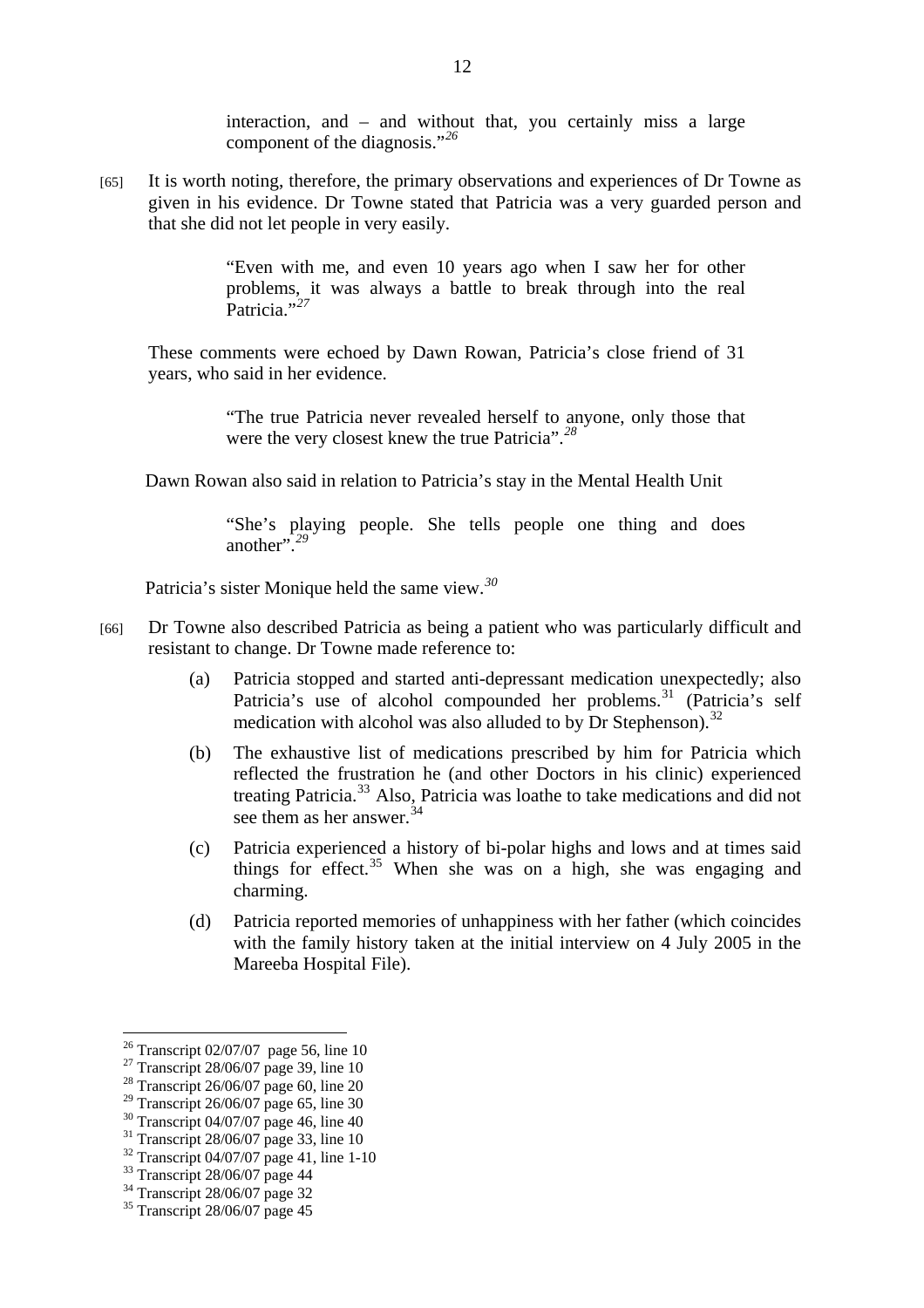- (e) Patricia was resistant to seeking out a fix for her problem; she wanted to feel better but did not want to go down the path that needed to be made to help her; she did not want to explore, by use of therapy, where all her problems were coming from.[36](#page-12-0)
- (f) Patricia could herself, having good insight into her own condition, see no answer to her problems. This was the basis of her suicide attempts.<sup>[37](#page-12-1)</sup> Dr Towne and Patricia spent a lot of time discussing this. Many of these consultations were lengthy.
- [67] Dr Towne observed that at times Patricia would improve and appear to be getting on top of her condition. He said that there wasn't a straight decline in Patricia's condition. There were significant periods when he thought " $\overrightarrow{OK}$  we're winning here".<sup>[38](#page-12-2)</sup> This is very much in line with the observations of the treating psychiatric nurses (McNamara, Walker, and Fitzgerald) and the psychiatrists Dr Stephenson, Overland and Gynther, all of whom disagreed with Dr Kingswell's reference to Dr Turner's review on 9 January 2006 which included a reference to melancholia. Each of the treating psychiatrists noted that Miss Van Putten's mood would change significantly, fluctuating between highs and lows.
- [68] Dr Towne considered that Patricia had significant insight into what was going on and was not psychotic. He thought she was in her own way like a patient with terminal cancer who decides to end their life because they see nothing in the future. Dr Towne pondered, after Patricia's several attempts on her life, as to whether any interventions could have been put in place.<sup>[39](#page-12-3)</sup> It was with deep sorrow that Dr Towne recounted his own anguish when hearing Patricia had passed away. He spoke to Dr Woolridge, his other colleagues, and Ms Walker, asking:

"what could we have done differently?...we couldn't come up with anything". $40$ 

[69] This is in accord with the view expressed by Dr Gynther who stated towards the end of his narrative of efforts in providing care for Patricia that she

> "was treated intensively in the community with all the resources we had and all the intent and it still happened. There are some –I mean if people die after having a cardiac even where they get an ischaemic chest pain and then they have an angioplasty, I guess we're used to people dying after that. In patients (mental health) because they're so – everyone's so different and there's people who are so dynamic and varied. There are a certain number of people who we can't save with any ideal system. And I mean, it may well be that she was one of those ladies".  $41$

<sup>36</sup> Transcript 28/06/07 page 37

<span id="page-12-1"></span><span id="page-12-0"></span><sup>&</sup>lt;sup>37</sup> Transcript 28/06/07 page 32

<span id="page-12-2"></span><sup>38</sup> Transcript 28/06/07 page 32

<span id="page-12-3"></span><sup>39</sup> Transcript 28/06/07 page 34, line 30-40

<sup>40</sup> Transcript 28/06/07 page 33, line 40

<span id="page-12-5"></span><span id="page-12-4"></span><sup>&</sup>lt;sup>41</sup> Transcript 02/07/07 page 50, line 10 to 20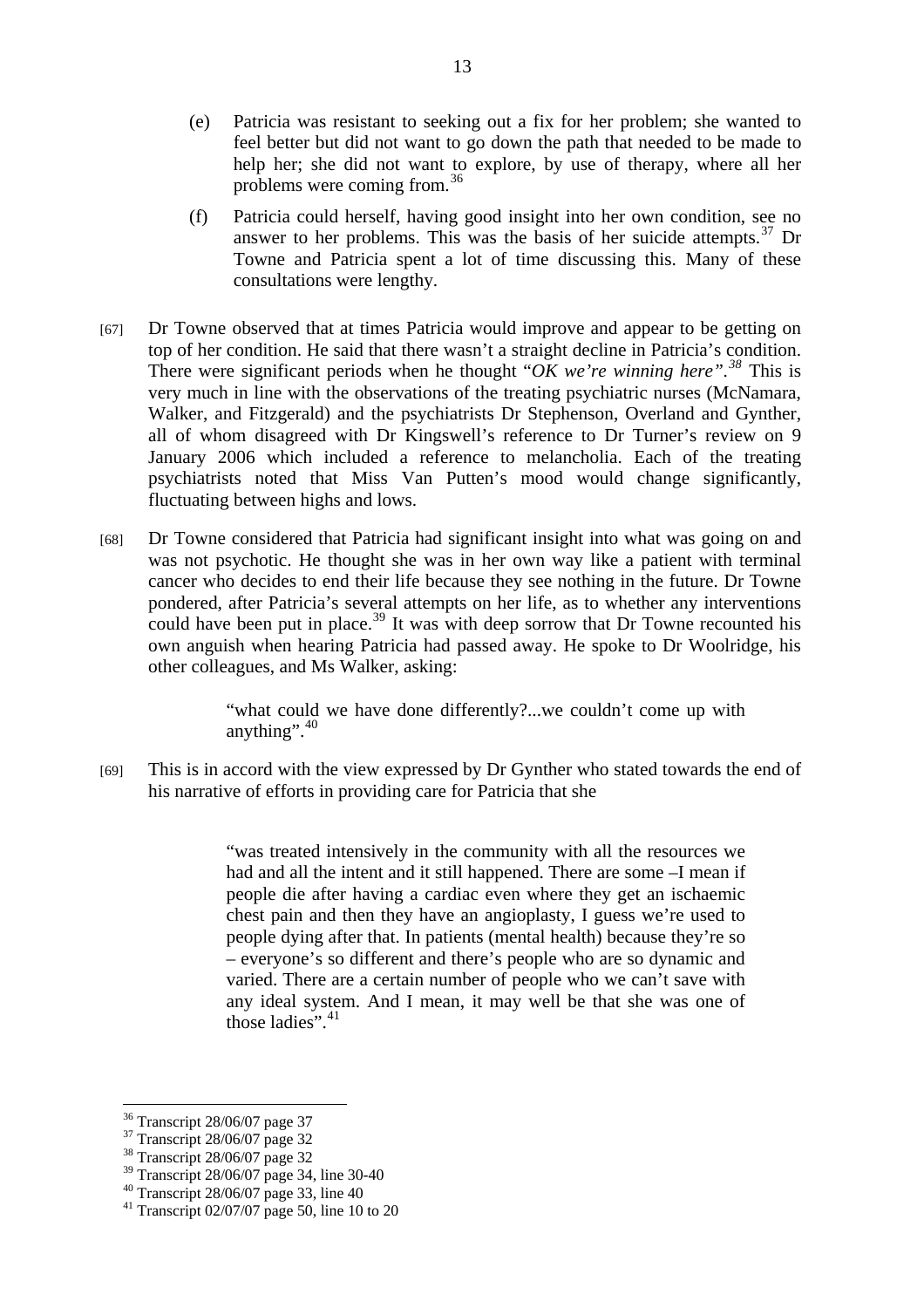- <span id="page-13-0"></span>[70] Dr Towne gave evidence that he had attempted to have Patricia attend upon Dr Woolridge, a psychiatrist who had prepared a report in 2005, however, Patricia did not go despite special arrangements being put in place at the request of Dr Towne, which would see her being bulk billed. It is noted also that Patricia spoke to Mr McNamara on 7 February, prior to her discharge and in contemplation of her discharge she told Mr McNamara of her intention to make arrangements to have a consultation with Dr Woolridge and that she had already arranged to do so on a bulk billing basis.<sup>[42](#page-13-1)</sup> Patricia did not attend upon Dr Woolridge despite these assertions and special arrangements.
- [71] After hearing the oral evidence of the above named, Dr Kingswell acknowledged in his evidence that from time to time professional minds differ about treatment and diagnosis. Dr Kingswell stated that it was usually a matter of degree, rather than complete opposition:

"And perhaps that is true here as well. I mean, we're talking about whether she was severely depressed or moderately depressed. I think there was general agreement that she was depressed."

#### [72] Dr Kingswell added:

"I mean, they know what they saw and they know what assessments they did and they know what conclusions they reached. But, I don't know that because they didn't write it down very clearly and what is written down quite clearly are these repeated references to a very severe depressive illness characterized by sleep disturbance, weight loss, persistent suicidal ideation, anhedonia and on it goes."<sup>[43](#page-13-2)</sup>

- [73] I accept Dr Kingswell's evidence that some of the clinical documentation in Patricia's medical files was inadequate. Once Patricia's history, diagnosis and treatment were more fully revealed during oral evidence he moved away from his original position and was inclined to accept Dr Stephenson's general approach to Patricia's treatment.
- [74] After considering all the evidence, both oral and documentary, I accept Patricia's mental health status was extremely complex and difficult to diagnose. The evidence tends to support a diagnosis of Major Depression coupled with a significant personality disorder. I find the evidence, as a whole, supports the working diagnosis of Dr Stephenson and the approach taken by her and the other clinicians as to how to treat Patricia.

## **Medication**

- [75] Dr Kingswell queried Dr Stephenson's prescription of Dothiepin, normally used for the management of schizophrenia or bipolar disorder, and Olanzapine. He was concerned that neither Dr Stephenson nor Dr Gynther obtained approval from the medical Superintendent as required.
- [76] Doctor Gynther, (who holds a PHD in a mixture of neurophysiology and neuropharmacology from the John Clinton School of Medical Research at the Australian National University and who undertook three years subsequent postdoctoral research in the same field), gave evidence that he concurred with the anti-depressant

<span id="page-13-1"></span><sup>42</sup> Exhibits 23&28

<span id="page-13-2"></span><sup>43</sup> Transcript 04/07/07 page 15, line 20 to 30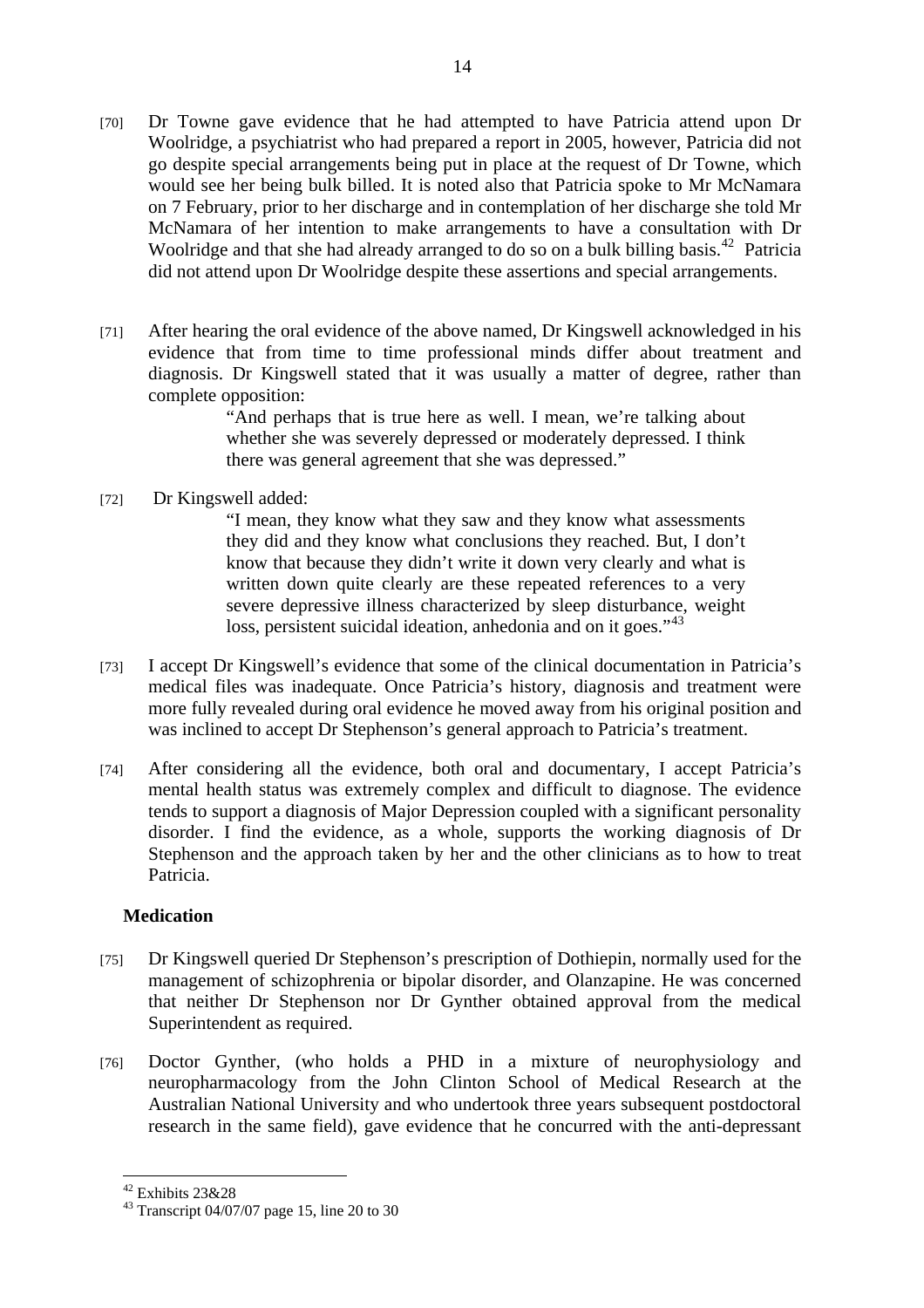<span id="page-14-0"></span>medication prescribed by the treating team. Dr Gynther stated that he had worked with Dr Stephenson for some six years:

> "I highly value her clinical decision (making) and especially her use of medication. She uses that with great acumen".[44](#page-14-1)

Dr Gynther spoke of the use of Olanzapine commenting on its effectiveness in immediately calming down the patient, decreasing arousal and increasing calming emotional responses.

- [77] Dr Kingswell questioned the prescribing by Dr Stephenson, on 16 February 2006, of Sodium Valproate which is an anticonvulsant, efficacious in the management of acute mania. He stated there was no objective evidence supporting its use as an effective anti-depressant.
- [78] Dr Gynther, during evidence, said sodium valproate was classically used for the treatment of bipolar disorder to help treat manic episodes and to help treat depressive episodes. Dr Gynther stated that it is also used prophylactically. In the field of personality disorder, it is one of the medications that is trialled in order to decrease impulsivity, and to decrease the propensity of people to have rapid mood swings.
- [79] Dr Gynther noted that, in his experience, Dr Stephenson generally wasn't a great fan of Sodium Valproate. He said that Dr Stephenson preferred other medications so if she was using it, it would have been because other medications were ineffective and she was using something that would decrease risk. The records show that this medication was prescribed by Dr Stephenson in the week that Patricia had been discharged. Dr Stephenson said in evidence that the prescription was about:

"erraticness and anger, the other of which seemed to precipitate the self harm.<sup>[45](#page-14-2)</sup> I picked a sort of impulsive, erratic, angry aspect to her self-harm and to her reactions to as a treatment team and it was this impulsiveness and erraticness."<sup>[46](#page-14-3)</sup>

[80] I accept the medications prescribed for Patricia's treatment were appropriate based on the evidence from Dr Gynther. There is no evidence that the prescribed medication contributed in any way to Patricia's death.

#### **Discharge into the community versus Involuntary Treatment Order**

- [81] The decision to discharge Miss Van Putten on 12 February and the decision not to force a return to hospital by way of an Involuntary Treatment Order on 17 February must now be examined.
- [82] S14 *Mental Health Act* sets out the treatment criteria for a person when considering the making of an Involuntary Treatment Order:
	- (1) the "treatment criteria" for a person, are all of the following-
		- (a) the person has a mental illness;
		- (b) the person's illness requires immediate treatment;
		- (c) the proposed treatment is available at an authorised mental health service;
		- (d) because of the person's illness-

<span id="page-14-1"></span> $\overline{a}$  $44$  Transcript 04/07/07 page 41, line 50

 $45$  Transcript 04/07/07 page 41, line 50

<span id="page-14-3"></span><span id="page-14-2"></span> $46$  Transcript 04/07/08 page 42, line 1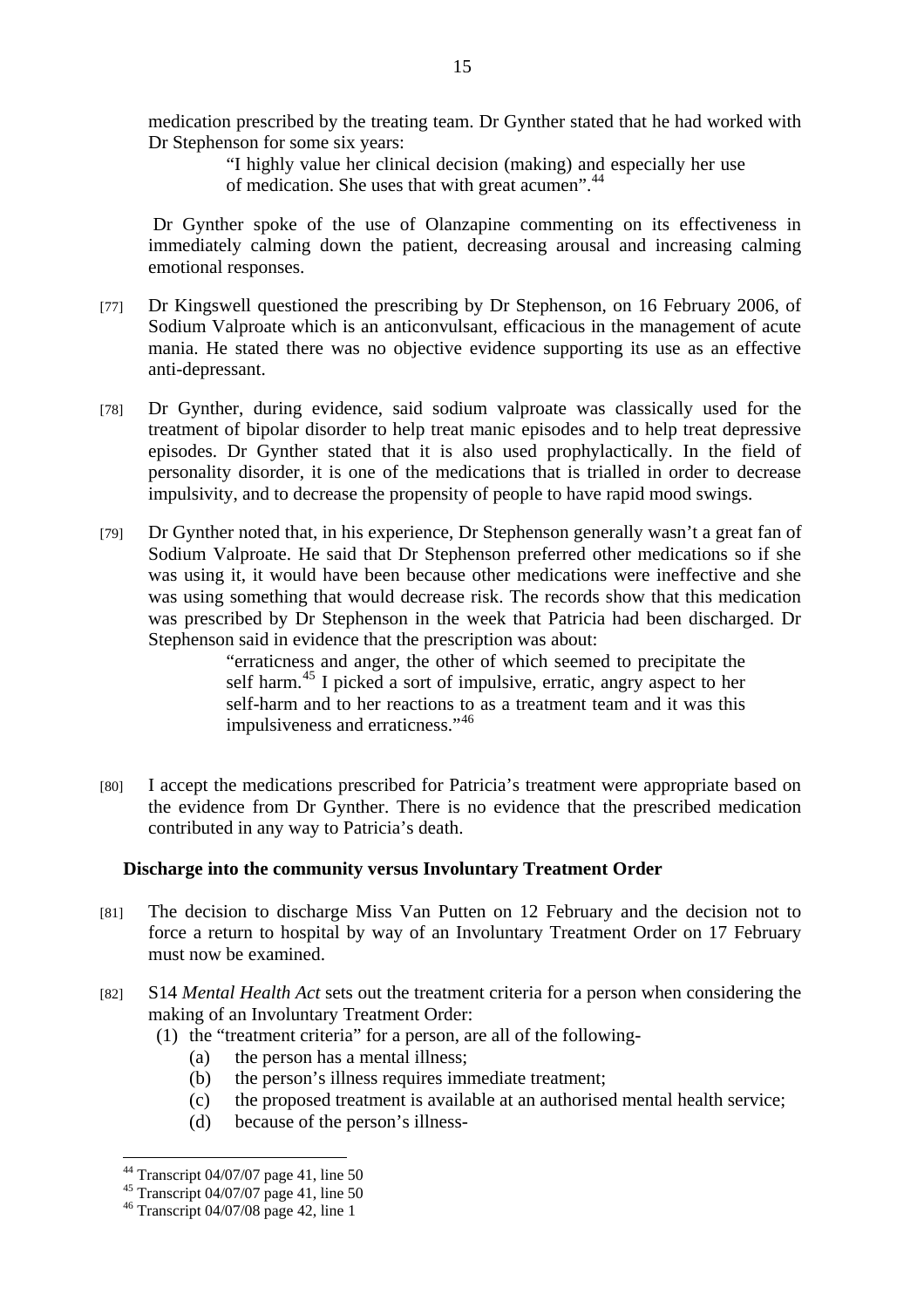- (i) there is an imminent risk that the person may cause harm to himself or herself or someone else; or
- (ii) the person is likely to suffer serious mental or physical deterioration;
- (e) there is no less restrictive way of ensuring the person receives appropriate treatment for the illness;
- (f) the person-
	- (i) lacks the capacity to consent to be treated for the illness; or
	- (ii) has unreasonably refused proposed treatment for illness
- [83] Both Dr Gynther and Dr Stephenson explained to the Court the difficulty of such a decision and the balancing factors that are considered in each case. Dr Gynther noted that patients with personality disorders who are admitted involuntarily become angry at the treatment and demonstrate this by making further suicide attempts in hospital or when out on day leave. That is balanced against the fact that if the patient is in hospital and there is a longer time to observe, the staff can ensure that a patient is taking medication whilst hoping that whilst the patient is admitted, they improve. The alternative is to try and treat the patient intensively in the community. This is the option that was ultimately considered the most appropriate for Patricia. Dr Gynther said there was no clear right or wrong decision. The long term plan of having Patricia treated in the community permitted long term care which may have had a much better outcome in the long run. Dr Gynther said:

"I think there are risks of a tragic outcome with either procedure."[47](#page-15-0)

[84] Dr Stephenson spoke of turning her mind to an involuntary admission for Patricia on the final admission to hospital, saying that the issue definitely came up for discussion. Dr Stephenson stated that she is a cautious user of the Mental Health Act noting that she thought:

> "first of all the spirit of the laws and the letter is that first of all you try and treat patients in the least restrictive way, and in fact, if your patient says I agree with your treatment plan and is willing to cooperate, you're on very thin ground for  $-$  very shaky ground for using it at all." $48$

[85] Dr Stephenson stated that she has appeared at the Mental Health Tribunal. She stated that if a patient cared to take it to the Mental Health Tribunal review process, *they'd very likely say look this patient would be better treated voluntarily.[49](#page-15-2)* Dr Stephenson noted the effect of an Involuntary Treatment Order on a patient like Patricia and stated that the best control to have over such a patient was control within the mental health team's relationship with their patient, which one tries to make as positive as possible.<sup>[50](#page-15-3)</sup> Dr Stephenson noted that the intensive treatment in the community included Mr Lowe-Brock who met with the staff both at the hospital prior to discharge and at home. All staff including Nurses McNamara, Walker, Fitzgerald and Dr Overland came away with a positive sense of Mr Lowe-Brock and felt that he had Patricia's best interests at heart and that he could be trusted to do the right thing.<sup>[51](#page-15-4)</sup>

 $47$  Transcript 02/07/07 page 45, line 55

<span id="page-15-1"></span><span id="page-15-0"></span><sup>48</sup> Transcript 04/07/07 page 36, line 30

<span id="page-15-2"></span><sup>49</sup> Transcript 04/07/08 page 36,line 30

<span id="page-15-3"></span><sup>50</sup> Transcript 04/07/07 page 36, line 45

<span id="page-15-4"></span> $51$  Transcript 04/07/07 page 38, line 10-15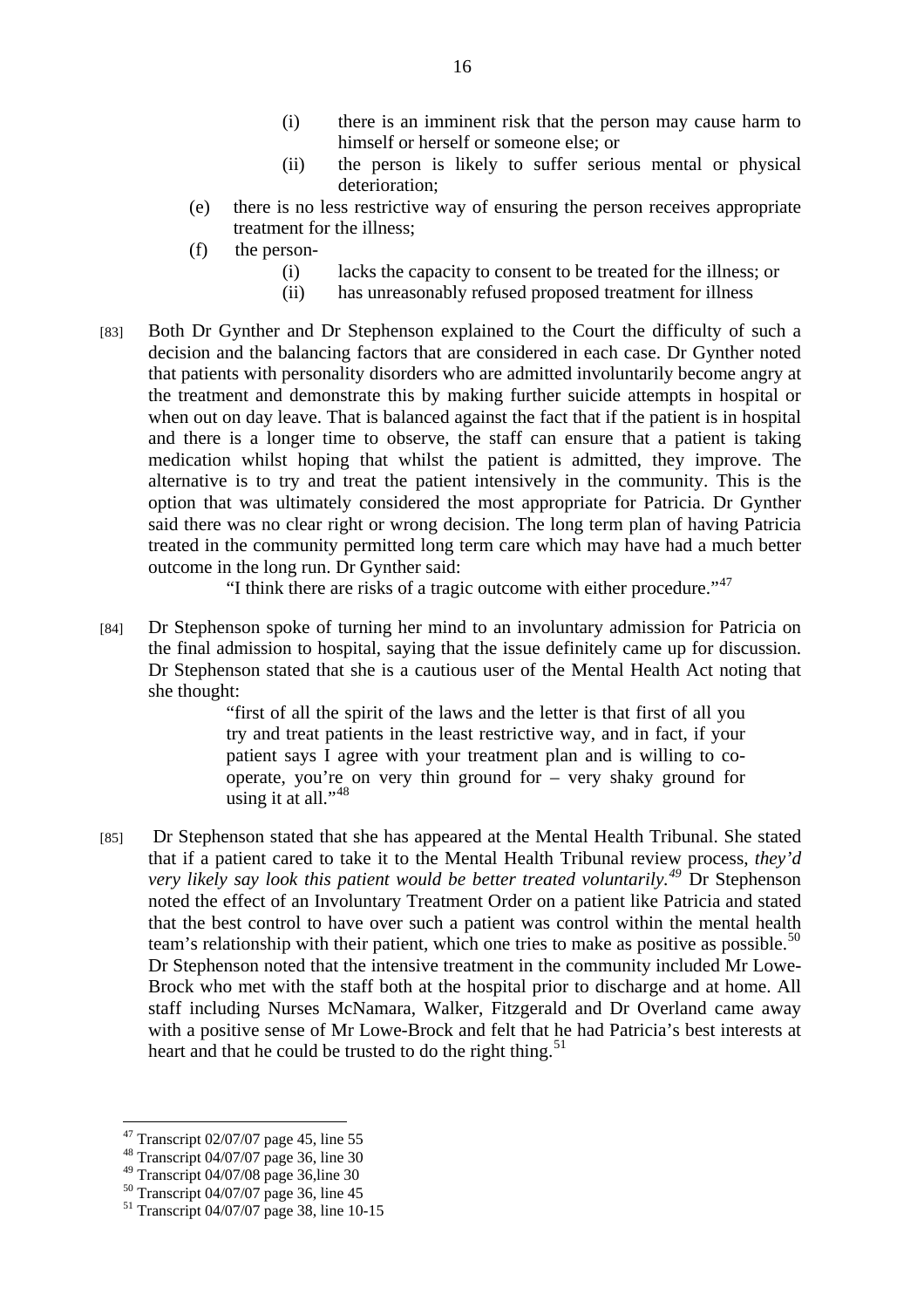- <span id="page-16-0"></span>[86] Patricia felt that the Cairns Mental Health Unit was a place of shame.<sup>[52](#page-16-1)</sup> She detested the thought of being institutionalized.<sup>[53](#page-16-2)</sup> This accords entirely with the records of Nurse McNamara who recalled that Patricia used the word "institutionalized" when explaining her fear of what her sister, Monique, had allegedly told her she would request.
- [87] Patricia believed that her sister Monique was seeking to have her "institutionalized" and consequently withdrew her consent for the hospital staff to discuss her condition with Monique. Dr Stephenson considered that Patricia took Monique's concerns completely the wrong way in concluding that Monique wanted her locked up forever. Dr Stephenson considered that Patricia's perception of Monique's motives was entirely consistent with her histrionic nature.<sup>[54](#page-16-3)</sup> Patricia's loathing of the mental health unit was referred to by her long time friend Dawn Rowan who said:

"she didn't want to go back over to Mental Health. That was her biggest fear, to go across into the unit at Mental Health."<sup>[55](#page-16-4)</sup>

- [88] When Dr Overland visited Patricia on 13 February 2006 she determined Patricia did not meet the criteria for an Involuntary Treatment Order.
- [89] As already acknowledged, the management of Patricia did indeed raise complex issues. I am satisfied on the evidence that the predominant reason behind Patricia's release into the community was the result of careful consideration by Dr Stephenson and the treatment team. They assessed the best outcome for Patricia to be treatment by way of a consensual therapeutic alliance with her. I accept they made an appropriate decision when balancing the many difficult factors in how best to achieve a positive outcome in Patricia's treatment.

#### **Bed Block**

- [90] Dr Kingswell was concerned that a reason for Patricia remaining in the community rather than being admitted to the Mental Health Unit was that no beds were available within the unit as at 17 February 2006. Other inquests concerning mental health patients have also noted the worrying unavailability of bed space for urgent cases. Subsequent to earlier recommendations arising out of these inquests, Dr Janet Bayley has since implemented a workplace protocol to staff outlining the processes to follow when there are no Cairns Base Hospital Mental Health Unit Beds available for new admissions $56$ .
- [91] Patricia refused to return to hospital on 17 February 2006. The evidence before the court in her case suggests that 'bed block' played little if any part in the decision not to admit her.

#### **Further Issues raised by Dr Kingswell**

[92] I accept Dr Kingswell's opinion that the Cairns District Mental Health Service should introduce a training package with competency assessment for all clinicians working in acute mental health services where they might have responsibility for initial

<sup>52</sup> Transcript 28/06/07 page 34, line 10-20

<span id="page-16-2"></span><span id="page-16-1"></span> $53$  Transcript 28/06/07 page 27, line 1

<span id="page-16-3"></span><sup>54</sup> Transcript 04/07/07 page 37, line 20

 $55$  Transcript 26/6/07 page 64, line 40

<span id="page-16-5"></span><span id="page-16-4"></span><sup>56</sup> Exhibit 34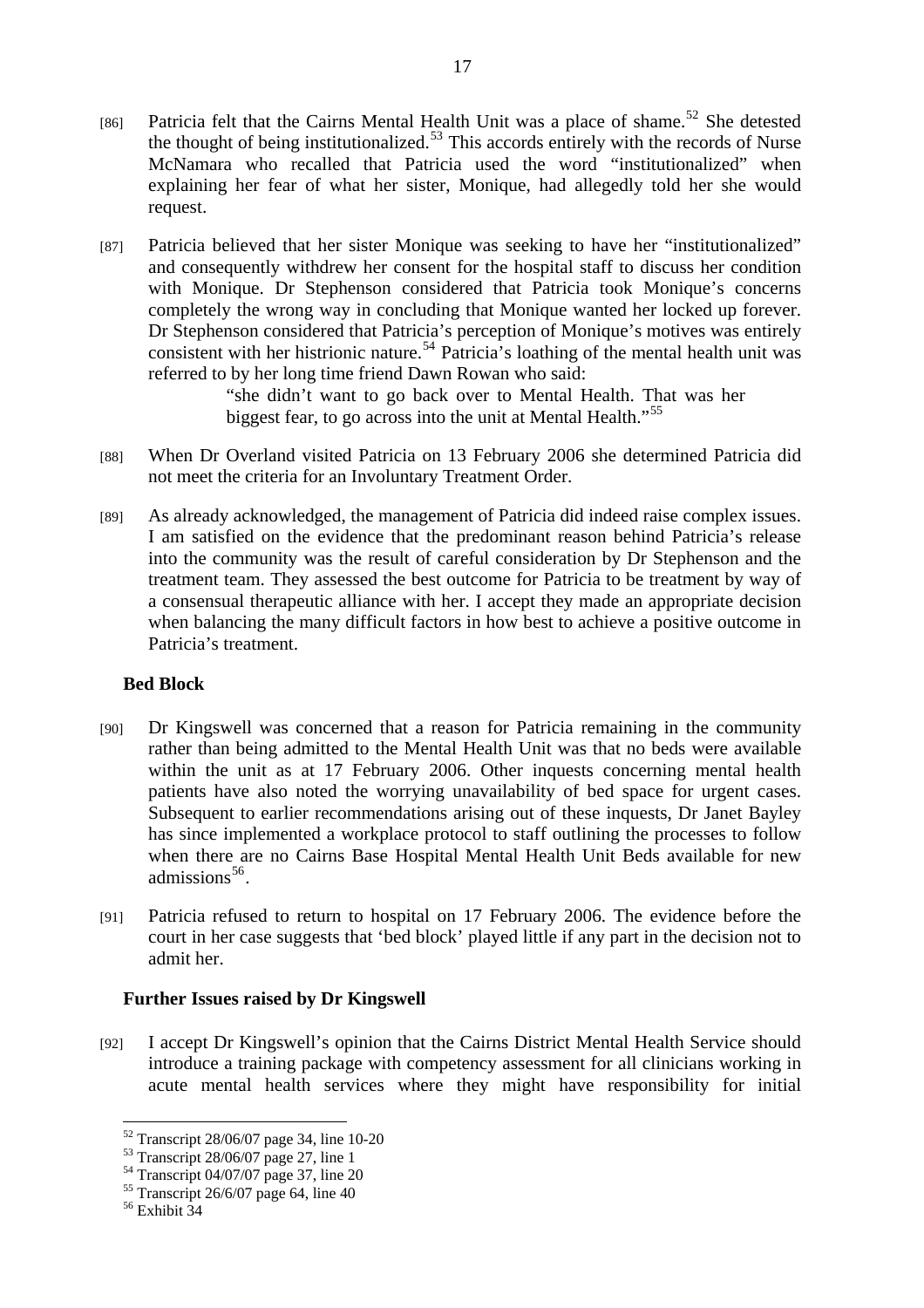<span id="page-17-0"></span>assessment. The package would need to cover history taking, mental state examination, provisional diagnosis, risk assessment and initial management planning. Dr Bayley agreed that more training should be available and should be mandatory.

- [93] Dr Kingswell recommended that the Clinical Director of the Cairns Mental Health Service should introduce a system to monitor the prescribing of antipsychotic medications and ensure that there is compliance with the Queensland Health Standard Hospital Drug List. Dr Bayley has issued a guideline requiring psychiatrists to notify her and receive approval before using medications which are not listed in the Standard Drug List.<sup>[57](#page-17-1)</sup> I am satisfied with the steps Dr Bayley has taken and do not intend to make any further recommendations on this issue.
- [94] I accept Dr Kingswell's recommendation that the Clinical Director of the Cairns Mental Health Service should introduce a system to monitor the performance of psychiatrists working in the service, particularly their adherence to evidence based treatments.

## **Communication with Families**

- [95] Monique Van Putten and Dawn Rowan expressed their frustration, confusion, fear and anger at the obstacles met whilst communicating with the mental health staff concerning Patricia's history and treatment.<sup>[58](#page-17-2)</sup> Dawn Rowan expressed the hope that families and close friends are able to pass on important collateral information about their loved ones which would be documented and taken into account by the treatment team.
- [96] As outlined earlier, Dawn and Monique made a number of phone calls in an attempt to speak to a doctor about Patricia. They waited at the Cairns Base Hospital for a number of hours to speak to a doctor involved in Patricia's treatment. When they eventually spoke to the psychiatrist Dr Harper, she spent some considerable time with them, listening to and documenting their information and concerns which were recorded on Patricia's file and taken into account by the treatment team. Telephone conversations between staff and Monique were also adequately noted by Mr McNamara as to content and date in the hospital files.
- [97] During evidence Dr Bayley also explained to Monique and Dawn that staff were bound by issues of confidentiality. (On 10 February Patricia withdrew her consent for the treatment team to discuss her progress or plans with Monique<sup>[59](#page-17-3)</sup>).
- [98] Monique and Dawn were relieved to hear that their concerns were, in fact, taken into account, however this is a reminder to medical staff of their duty to communicate with family members who may be invaluable sources of information.
- [99] Dr Bayley accepted that mental health staff need to provide more psycho-social education and aid to families of patients. Steps were underway at the time of the inquest to run carer information courses for families. Dr Bayley agreed there was a need to educate staff state wide as to the importance of documenting comprehensive

<span id="page-17-1"></span><sup>&</sup>lt;sup>57</sup> 24/7/07 transcript 60

<span id="page-17-3"></span><span id="page-17-2"></span><sup>58</sup> Transcript 26/06/07 pages 12;70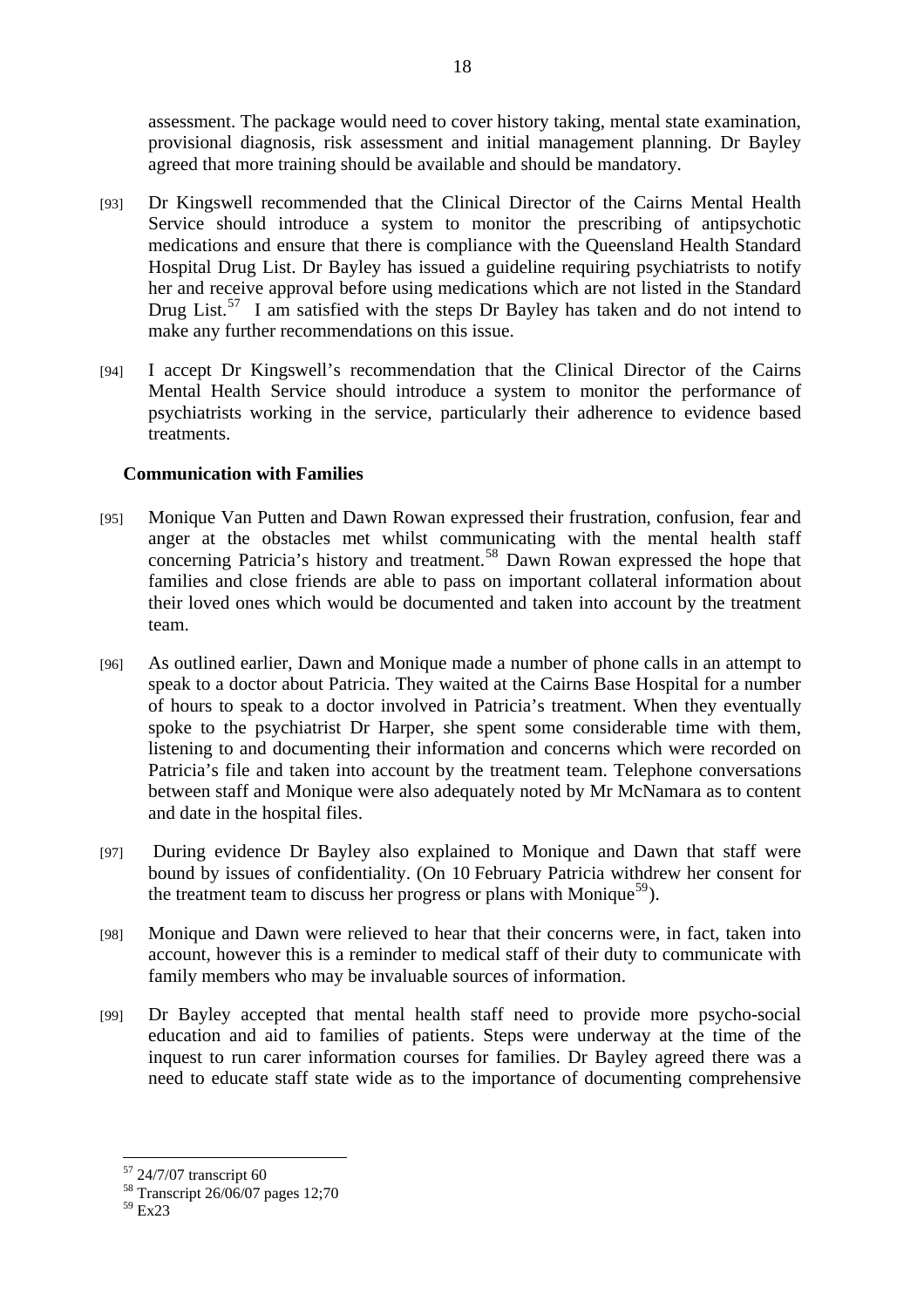<span id="page-18-0"></span>information from family. The documentation already in use has a section titled "Collateral History from Family"<sup>[60](#page-18-1)</sup>.

[100] Dr Bayley also accepts that staff should be educated and reminded about what patient confidentially really means. Dr Bayley noted confidentiality still allows staff to listen to families as opposed to disclosing information even if no consent exists.

### **Lack of communication between the Public and Private clinicians**

- [101] Although there was appropriate phone communication on occasions between Dr Towne and the mental health clinicians there was no written information passed onto him by the Mental Health Unit, for example, Patricia's discharge plan. Dr Towne in fact had received no written communications concerning Patricia's treatment at any time, yet Dr Towne, as Patricia's longstanding GP, was to be heavily involved in her community treatment.
- $[102]$  Dr Bayley advised the court that the Coroner's Action Plan<sup>[61](#page-18-2)</sup> had introduced plans to better integrate private and public practice information sharing. She stated the present practice was to remind mental health staff they should contact a patient's general practitioner to obtain collateral information (subject to obtaining consent from the patient). Dr Bayley conceded there was a constant need to remind staff to do so. As a result of the Previtera Report a request has already been made for resources to strengthen communication with private agencies, for example "GP liaison positions" have been flagged as necessary to help with admissions, discharges and improving primary care.<sup>[62](#page-18-3)</sup>

### **Access to public and private psychiatrists**

[103] The general consensus of all mental health clinicians and Dr Towne during evidence was that the only long term solution to Patricia's health (apart from other treatment already in place) was long term intensive psychotherapy which is not readily available in the Cairns region. There is a serious lack of these professionals working in the Far North Area let alone those whose services are affordable to the average person.

## **Mr Lowe-Brock**

- [104] Mr Lowe-Brock and Patricia were in a relationship for approximately 18 months prior to her death. He was aware of her previous suicide attempts. He had spoken with Dr Towne, Mr McNamara, Ms Fitzgerald, Ms Walker and Dr Overland about Patricia's mental health problems. He described Patricia in the weeks leading up to her death as "on a mission"<sup>5[63](#page-18-4)</sup>
- [105] Mr Lowe-Brock was with Patricia on both occasions when the carers visited Patricia on 17 February. He was aware of her threats to use "Roundup". Ms Walker and Ms Fitzgerald together with Mr Lowe-Brock and Patricia formulated the treatment plan for the weekend commencing 17 February 2006. The plan involved Mr Lowe-Brock staying at Patricia's home Friday night, all Saturday and Sunday and not leaving her by herself during that time. Ms Walker left contact numbers for the emergency department

 $\overline{a}$  $60$  Transcript 02/07/07 page 80

<span id="page-18-2"></span><span id="page-18-1"></span> $61$  Exhibit  $36$ 

<span id="page-18-3"></span> $62$  Transcript 02/07/07 page 27

<span id="page-18-4"></span> $63$  Exhibit  $10$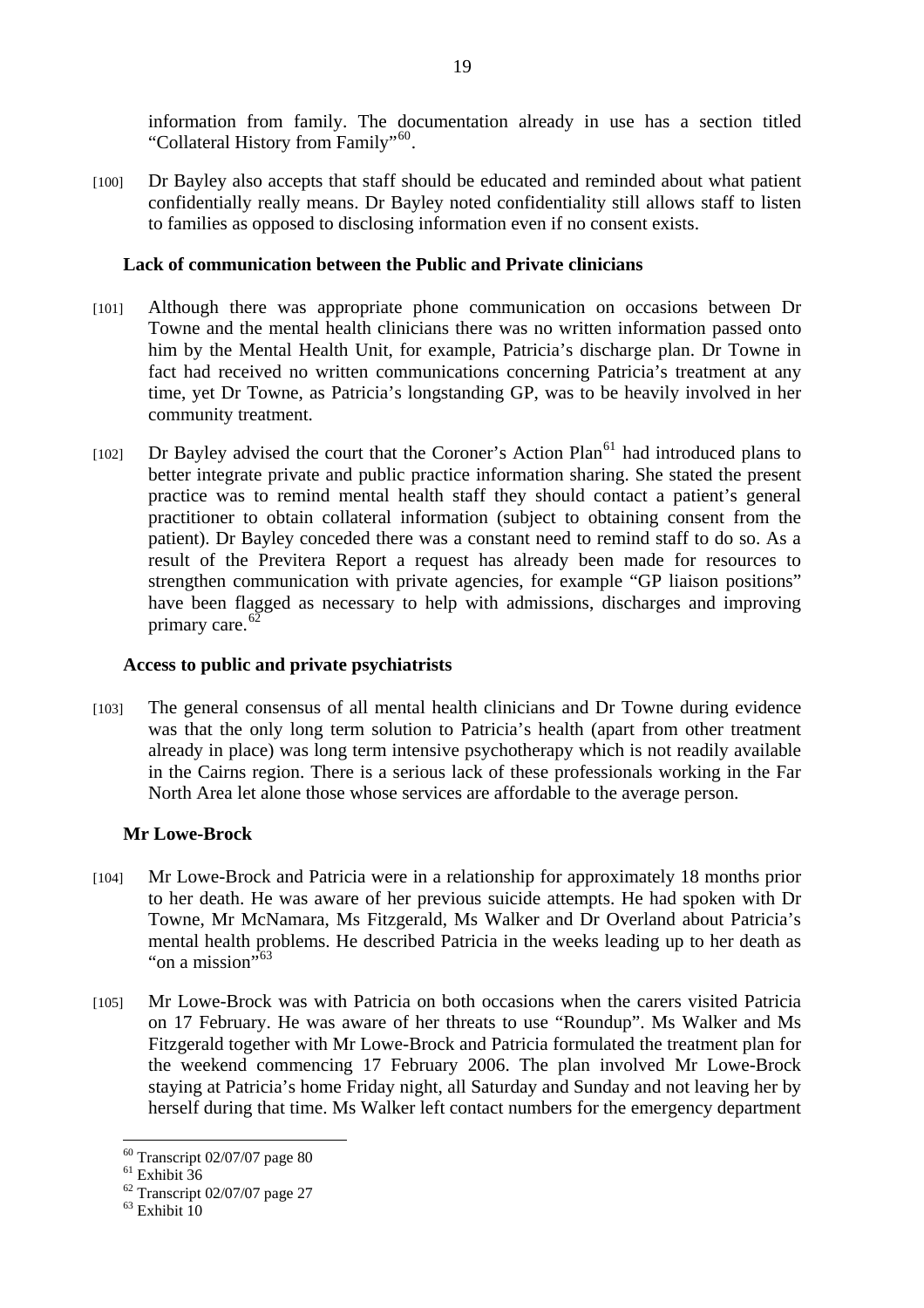<span id="page-19-0"></span>with Patricia and Mr Lowe-Brock and told them to contact the hospital at any time because the hospital would then contact Ms Walker. Mr Lowe- Brock and Patricia both agreed to abide by the plan.<sup>64</sup> The plan was approved by Dr Bayley. Ms Walker also advised them she would visit at 10am on 18 February. On 17 February Ms Walker delivered a copy of the plan to the Emergency Department at the Mareeba Hospital for their information.

20

[106] Mr Lowe-Brock's evidence at the inquest was vague and contradictory. He gave no satisfactory explanation for leaving Patricia at home alone or for failing to contact the hospital to say he was going out. Where his evidence conflicts with Ms Walker and Ms Fitzgerald, I accept their evidence. I accept the carer's evidence that a different plan would have been formulated if they thought Mr Lowe-Brock was not to be present with Patricia at all times. I note that Mr Lowe-Brock had previous mental health problems which only came to light during the inquest. The concern is that Mr Lowe-Brock was not an appropriate person to supervise Patricia that weekend.

## **The Nursing Staff**

- [107] I accept the submissions of Counsel acting on behalf of the Nursing staff that none of them should be the subject of any criticism. All nurses acted in accordance with the directions of the doctors and the various management plans. Mr McNamara thoroughly documented all necessary occurrences in Patricia's medical file, participated in the formulation of the management plan and appropriately consulted with and acted in accordance with directions from Dr Stephenson and Dr Bayley.
- [108] Ms Walker and Ms Fitzgerald also acted in accordance with all directions. They attended upon Patricia regularly, made every effort to establish a sound therapeutic relationship with Patricia, counselled her appropriately, assisted Patricia to cope with her situational stressors such as the need to move into alternative accommodation and communicated in a timely manner to superiors their concerns when crises arose throughout the week of 12-17 February.
- [109] One concern as raised by Dr Kingswell was the practice (as seen in prior inquests) used to elicit from Patricia a promise she would 'guarantee her own safety'. This practice seems to permeate the whole mental health system. It is used by Doctors as well as nursing staff. I accept Dr Kingswell's opinion that it is of little or no benefit and needs to be reviewed.
- [110] Concern is whether the carers and doctors caring for Patricia had sufficient information to determine that Mr Lowe-Brock was a reliable person to supervise Patricia on the weekend of her death. I accept that he certainly presented to all clinicians who spoke with him as reliable and genuinely concerned for Patricia's wellbeing.

# **Findings required by s45**

[111] I am required to find, as far as possible, who the deceased was, when and where she died, what caused the death and how she came by her death. As a result of considering all of the material contained in the documentary exhibits and the evidence given by the witnesses I am able to make the following findings in relation to this matter.

<span id="page-19-1"></span> $\overline{a}$ 64 Exhibit 3A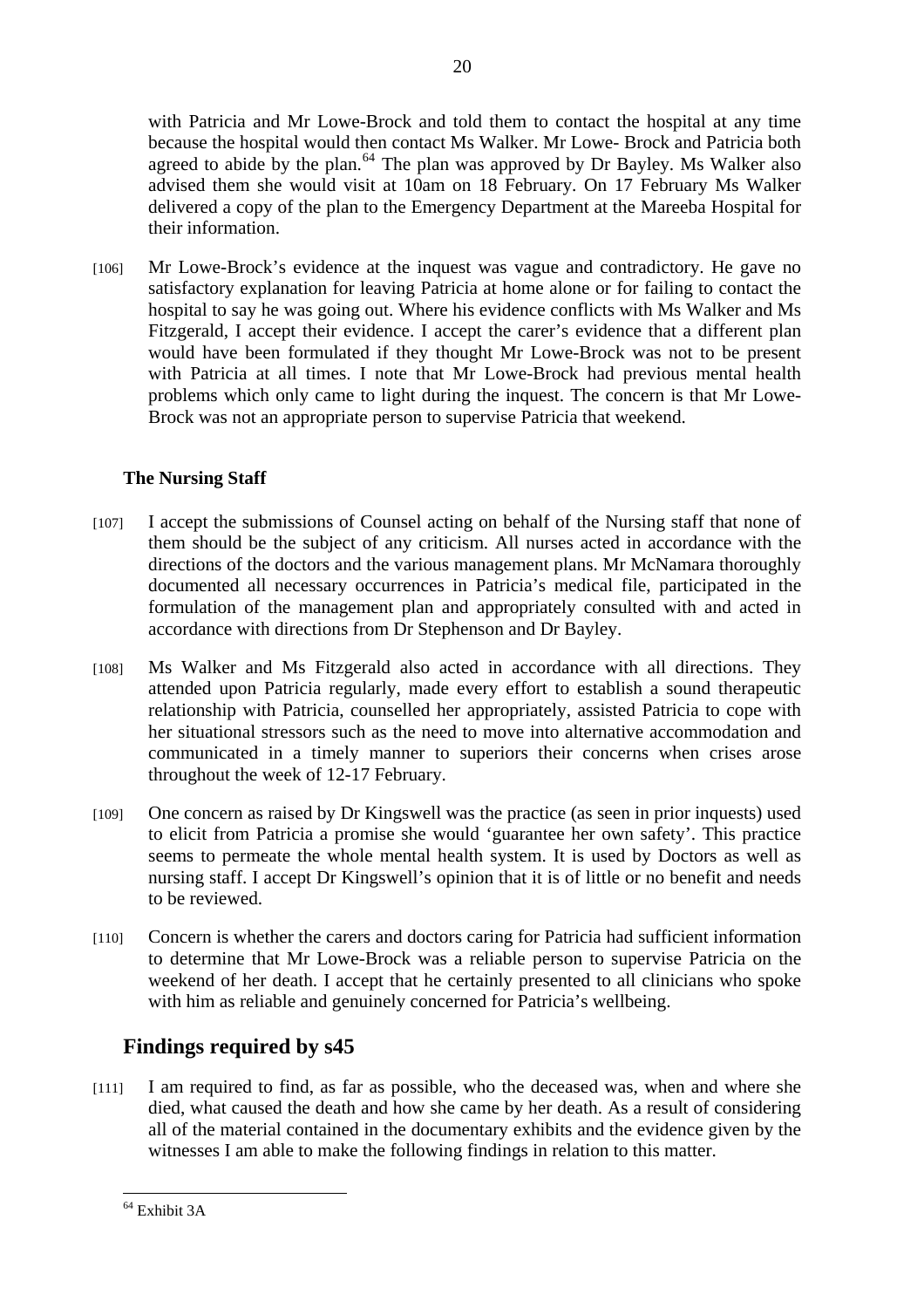- <span id="page-20-0"></span>1. The identity of the deceased was Patricia Van Putten
- 2. Her date of birth was 17 April 1956
- 3. Her last known address was 9A Middlemiss Street, Mareeba, North Queensland
- 4. At the time of her death her occupation was retired school teacher, unemployed
- 5. The date of her death was 18 February 2006
- 6. The place of her death was Mareeba District Hospital
- 7. The formal cause of her death was respiratory failure sequential to ingestion of Glyphosate due to depression and personality disorder
- 8. The cause of death was not suspicious.

# **Concerns, Comments and Recommendations**

[112] Section 46, in so far as it is relevant to this matter, provides that a coroner may comment on anything connected with a death that relates to public health or safety, the administration of justice or ways to prevent deaths from happening in the future. What follows is a summary of some of the progress that has thus far occurred and a number of recommendations.

# **Coroner's Action Plan and Other Improvements**

- [113] In March 2006 a Root Cause Analysis Team investigated the systems issues surrounding Patricia's death. They delivered recommendations to the Cairns Integrated Mental Health Service ("CIMHS"). An action plan was put in place to address each recommendation.<sup>[65](#page-20-1)</sup>
- [114] On 15 December 2006 Coroner Previtera delivered her findings into the cause and circumstances of the deaths of Baggott, Lusk, and Barlow. Coroner Previtera conducted a thorough review of the delivery of Mental Health services in Queensland and made over 50 recommendations for the implementation of mental health policy and service reform. I note Coroner Previtera's recommendations were released ten (10) months after Patricia's death and six (6) months prior to the current inquest.
- [115] In early 2007 the Northern Area Health Service, the Clinical Support Unit Mental Health, the Alcohol, Tobacco and Other Drug Team and the CIMHS commenced analysing Coroner Previtera's report in order to evaluate existing Statewide and Local Practices and to develop an action plan to implement her recommendations. At the time of the present inquest Queensland Health had reviewed the findings and developed a response titled "Coroner's Action Plan." Some of Coroner Previtera's recommendations were in the process of being addressed.<sup>[66](#page-20-2)</sup>

<span id="page-20-1"></span><sup>65 2/7/07</sup> Transcript 86-96

<span id="page-20-2"></span> $66$  Exhibit 36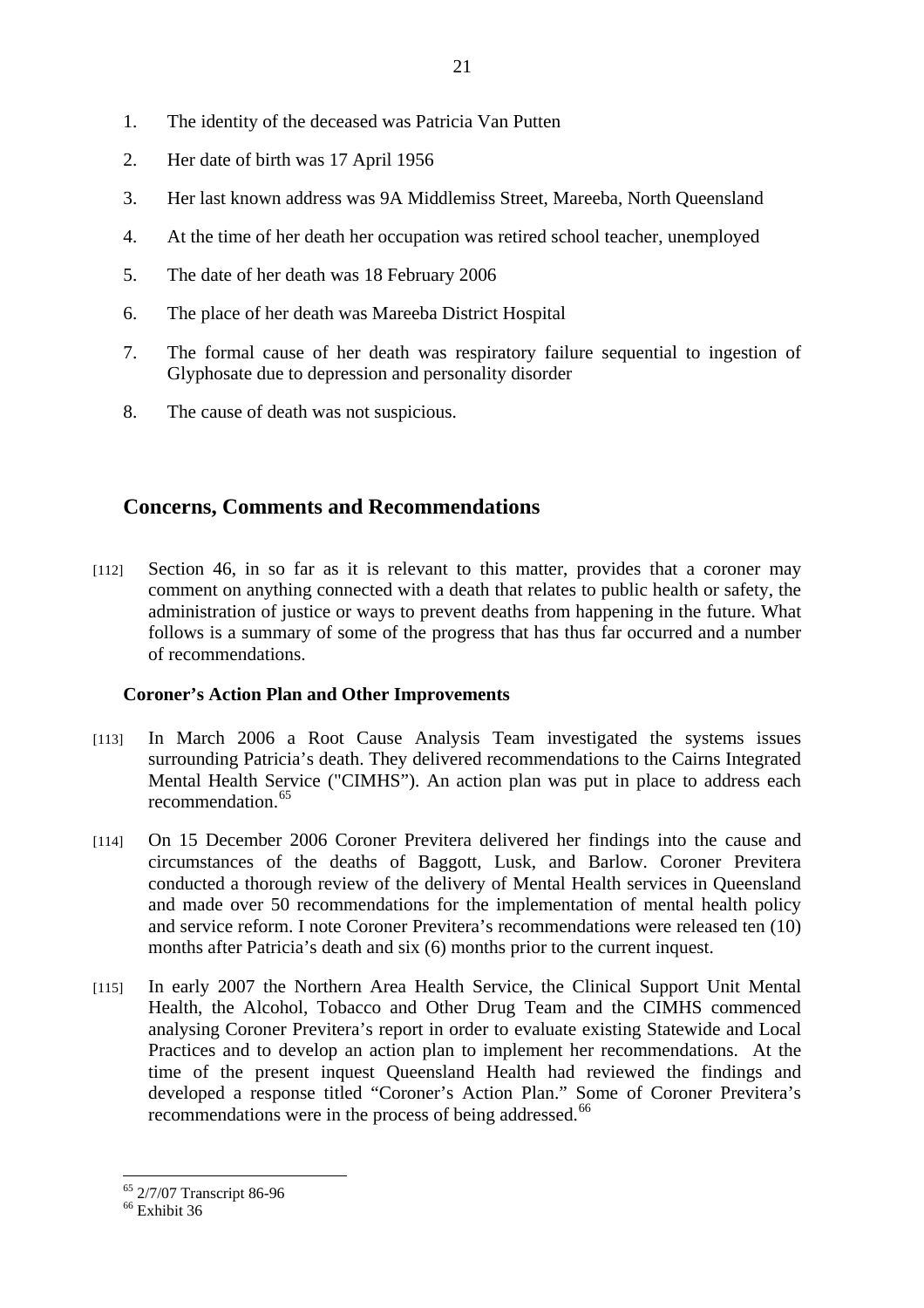- <span id="page-21-0"></span>[116] Relevant improvements and/or changes that were occurring at the time of this inquest include the following (this list is, by no means exhaustive):
	- The amalgamation of the Cairns, Innisfail and Tablelands Health Service Districts. This move has enhanced communication between clinicians and staff and promoted uniformity of decision making regarding care for mental health patients in the area;<sup>[67](#page-21-1)</sup>
	- uniform suite of documentation introduced as a pilot program to be used by all mental health services statewide; <sup>[68](#page-21-2)</sup>
	- introduction of the Northern Area Strategic Services Plan 2007-2012.<sup>[69](#page-21-3)</sup>
	- the appointment of a nurse educator and the introduction of training programs currently being developed in the local district in relation to mental state examinations, completing mental health documentation and risk assessments.<sup>[70](#page-21-4)</sup>
	- Identifying the need for increased resources to fund after hours work by Community Mental Health Services. [71](#page-21-5)
	- Introduction of the Workplace Protocol "No Beds Available" (already referred to above). $^{72}$  $^{72}$  $^{72}$
	- Update of the Cairns Mental Health Service Staff Orientation package which includes guidelines for correct documentation procedures and information for all staff working within the Mental Health Service.  $^{73}$  $^{73}$  $^{73}$
	- Introduction of the Queensland Health Clinical Governance Implementation Standard which sets out the mandatory auditable requirements regarding the roles and responsibilities for clinical governance; issued in April 2007 and reviewable annually.  $74$
- [117] I acknowledge that, since February 2006, many positive changes have been implemented within the Mental Health Service in Cairns and the surrounding areas. Dr Kingswell agrees progress has been made. Whilst acknowledging the current and continuing efforts to improve mental health services, there is still much to be achieved.

#### **Recommendations**

[118] In addition to the recommendations below, I also endorse those recommendations in Coroner Previtera's Report to which I have not specifically referred. Some of the following recommendations mirror a number of earlier recommendations by Coroner Previtera and other Coroners made prior to the current inquest and still requiring attention by Queensland Health. This reflects the need for proper dissemination and action by Queensland Health and the Government to address all recommendations.

<span id="page-21-1"></span> $67$  Transcript 02/07/07 page 87

<span id="page-21-2"></span><sup>68</sup> Exhibit 35

<span id="page-21-3"></span><sup>69</sup> Exhibit 39

<span id="page-21-4"></span><sup>70</sup> Exhibit 37 CIMHS Training calendar

<span id="page-21-5"></span><sup>71</sup> Transcript 02/07/07 page 95

<sup>72</sup> Exhibit 34

<span id="page-21-7"></span><span id="page-21-6"></span><sup>73</sup> Exhibit 33

<span id="page-21-8"></span><sup>74</sup> Exhibit 38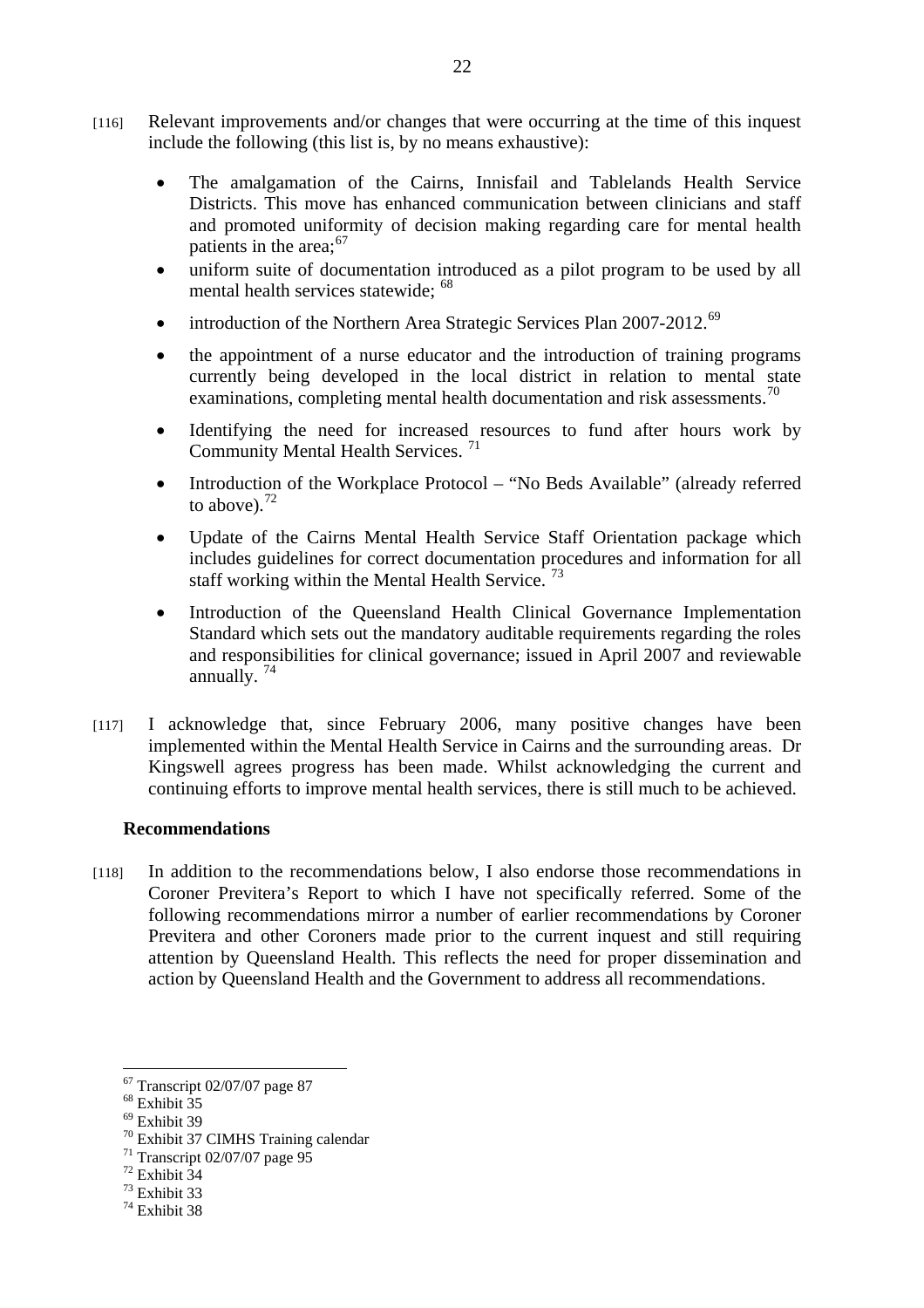#### <span id="page-22-0"></span>**Clinical Governance, Education and Improvement of Mental Health Services**

- 1. Urgent funding for the Cairns Acute Care Team to expand of their clinical cover to 24 hours a day, 7 days a week.
- 2. An increase in the capacity of the rural mental health teams to facilitate best practice case management and follow-up care. This would be achieved by adding clinical positions to each of the Innisfail and Tablelands community Mental Health Teams. Such enhancement will enable after hours and weekend follow-up support when required.
- 3. Queensland Health continues to develop and implement a competency based training module on Clinical Documentation Standards to provide for competency based education modules to mental health and primary health staff in the CIMHS. The evidence of Mr Freele in the Harris Inquest was that this has already commenced with the appointment of two clinicians to educate staff. Clearly, these positions need to be extended. Further funding is required.
- 4. The CIMHS introduce a training package with competency based assessment for all clinicians working in acute mental health services where they might have responsibility for initial assessment. The package should cover history taking, mental state examination, provisional diagnosis, risk assessment and initial management planning.
- 5. Enhancement of CIMHS internal audit system to allow clinical audits to be regularly conducted in all CIMHS services including rural teams.
- 6. Queensland Health immediately cease the practice of requesting patients with mental health issues to guarantee their own safety.

## **Information Sharing**

- 1. That the Director of Mental Health accelerate the implementation of a state-wide electronic network of patient information that allows treating health professionals, including both inpatient and community professionals, such as general practitioners, to rapidly access patient data throughout the State. Queensland Health must provide the necessary funding as a matter of priority.
- 2. Consideration is given to establishing a regular formal minuted meeting between the public and private sector medical staff that facilitates frank discussion of problems experienced from both perspectives and generates workable action plans to resolve identified difficulties.
- 3. The CIMHS receive funding to implement the "Partners in Mind" primary mental health care framework. This will improve referral pathways and collaborative management of mental health patients between the public and private system.

#### **Families**

1. State-wide development and implementation State-wide of a family focussed model of care that recognises the importance of the views and needs of families and carers of patients in the development of care plans. This should be underpinned by policy statements, clinical care guidelines and competency based training around the topic**.**  This should include the provision of information to families concerning mental health illness.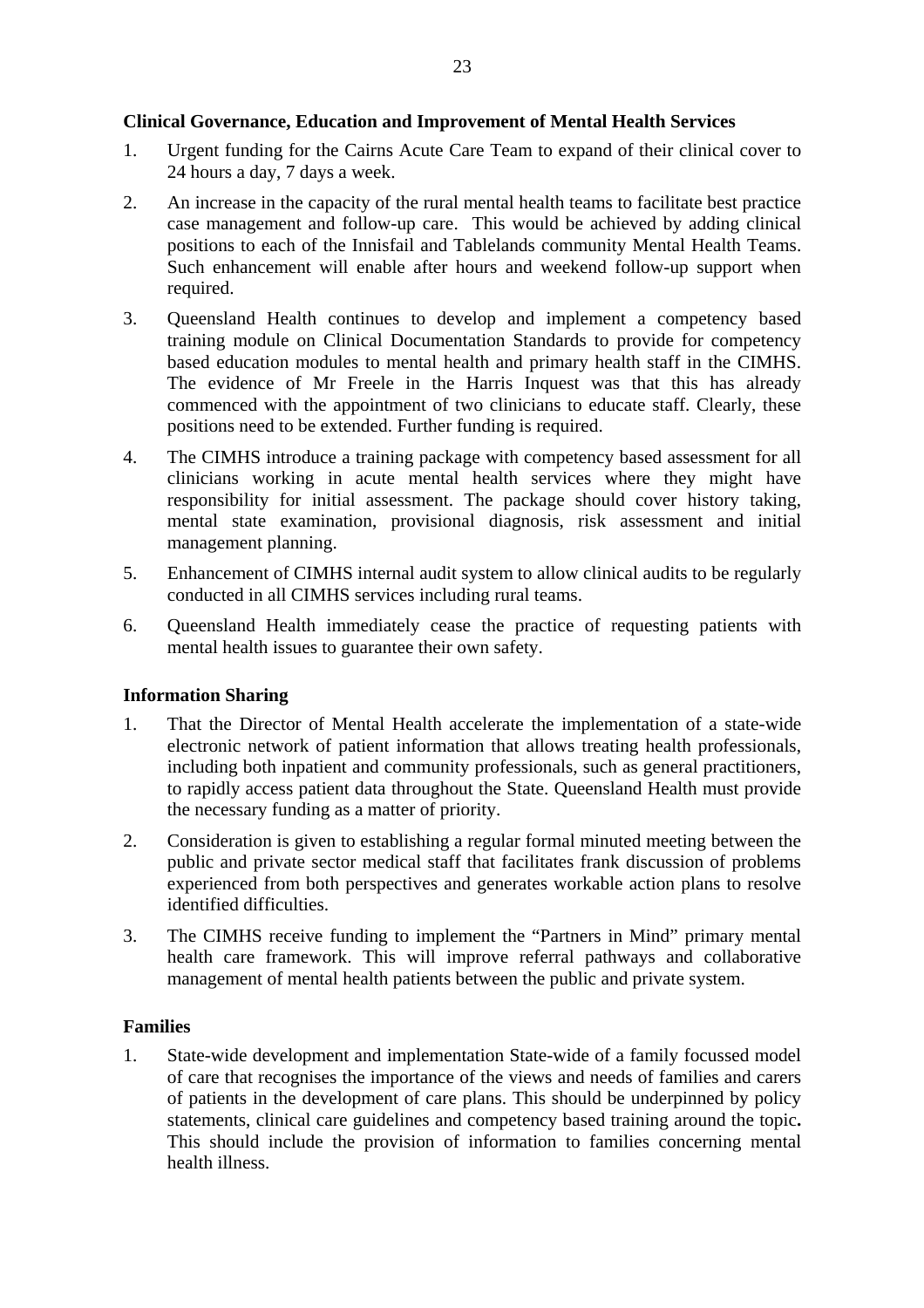<span id="page-23-0"></span>2. Medium to high Risk Mental health patients should only be under the supervision of family members or friends when the Mental Health clinicians are satisfied that the family/lay carers have the capacity to provide appropriate supervision, are properly informed of the risks that they are assuming and have enough information to do their job such as when to call for assistance including when and who to call for assistance.

## **Confidentiality**

- 1. Queensland Health continues to review the provisions of the *Health Services Act 1991 Qld* as they relate to the disclosure of confidential information and implement such changes to remove any doubt that the confidentiality of information relating to a person receiving a health service is balanced with the duty of care to that person, the rights of the public to protection against the risk of harm and the rights of carers and support networks to meet their responsibilities to the person and other members of the household.
- 2. Queensland Health to develop, implement and provide training in state-wide guidelines to all mental health workers defining the issues of confidentiality of mental health and the circumstances in which it is appropriate for mental health staff to share information regarding the person.
- 3. Removal of the requirement in s62I *Health Services Act* to have the authority of the chief executive in writing for a disclosure to be made of confidential information that is necessary to assist in averting a serious risk to the life, health or safety of a person, including a person to whom the confidential information relates; or public safety. (S62I the Act has been reviewed since 2006 and the powers of the Chief Executive are now delegable. In Cairns there are apparently delegations in place. It remains to be seen how effective this amendment will be.).

## **Community Mental Health Support**

- 1. The Queensland Government to increase funding to a range of community-based services to assist both adults and children with mental health problems in the Cairns and the Integrated Mental Health Service Clinical Network. The Queensland Government ensure this includes both clinical and non-clinical services and support, both generic and mental health-specific services, in addition to nurses, allied health workers, psychiatrists, psychiatry registrars, indigenous mental health workers and life promotion officers.
- 2. Queensland Health invest in programs of intensive post-discharge support for patients in the Cairns District Health Service Area who have presented with suicide ideation or who have been assessed at risk of suicide or self harm.

## **Conclusion**

- [119] Before closing the Inquest I wish to extend my condolences on behalf of the Coroners Court to Patricia's family and friends. The court accepts that the period of time that has elapsed since Patricia's death has been particularly difficult for those close to her. I thank them for their patience and contributions during the inquest process.
- [120] I also thank Sergeant Michelle Dodds, the investigating officer, counsel assisting, Dr Kingswell and the legal representatives appearing at the inquest for their assistance and cooperation.